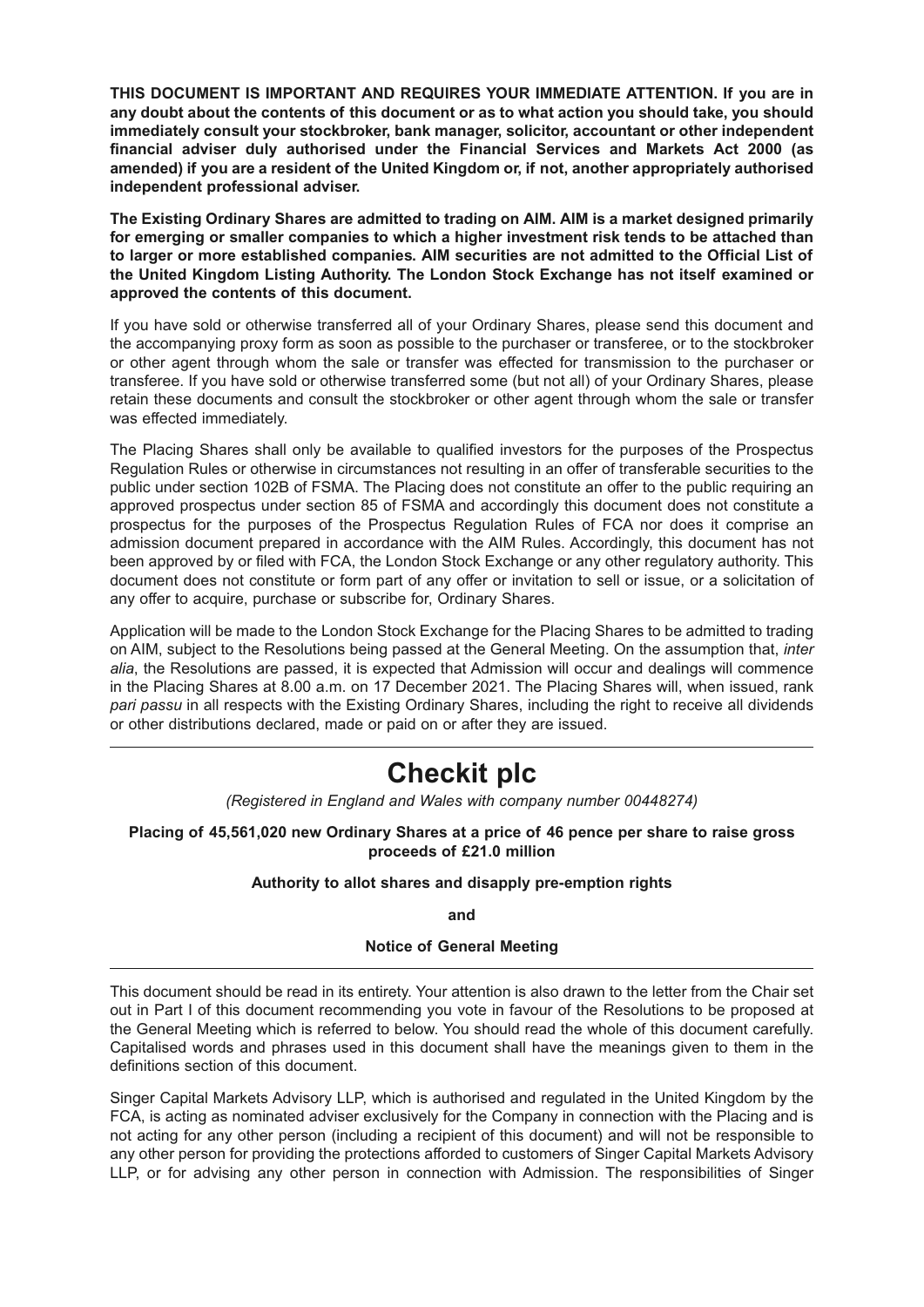Capital Markets Advisory LLP, as nominated adviser, are owed solely to the London Stock Exchange and are not owed to the Company or the Directors or any other person. No representation or warranty, express or implied, is made by Singer Capital Markets Advisory LLP or any of its directors, officers, partners, employees, agents or advisers as to the contents of this document including its accuracy, completeness or verification, or for any other statement made or purported to be made by it or on its behalf, in connection with the Placing (without limiting the statutory rights of any person to whom this document is issued). Singer Capital Markets Advisory LLP has not approved the contents of, or any part of, this document for any purpose and no liability whatsoever is accepted by Singer Capital Markets Advisory LLP or any of its directors, officers, partners, employees, agents or advisers for the accuracy of any information or opinions contained in this document or for the omission of any material information for which it is not responsible.

Singer Capital Markets Securities Limited, which is authorised and regulated in the United Kingdom by the FCA, is acting as bookrunner and broker exclusively for the Company in connection with the Placing and is not acting for any other person (including a recipient of this document) and will not be responsible to any other person for providing the protections afforded to customers of Singer Capital Markets Securities Limited, or for advising any other person in connection with Admission. No representation or warranty, express or implied, is made by Singer Capital Markets Securities Limited or any of its directors, officers, partners, employees, agents or advisers as to the contents of this document including its accuracy, completeness or verification, or for any other statement made or purported to be made by it or on its behalf, in connection with the Placing (without limiting the statutory rights of any person to whom this document is issued). Singer Capital Markets Securities Limited has not approved the contents of, or any part of, this document for any purpose and no liability whatsoever is accepted by Singer Capital Markets Securities Limited or any of its directors, officers, partners, employees, agents or advisers for the accuracy of any information or opinions contained in this document or for the omission of any material information for which it is not responsible.

The distribution of this document and the offer of the Placing Shares in certain jurisdictions may be restricted by law or regulation. Accordingly, this document must not be distributed or published in any jurisdiction except under circumstances that will result in compliance with any applicable laws and regulations. Persons outside of the UK into whose possession this document comes should inform themselves about and observe any such restrictions. Overseas shareholders and any person (including, without limitation, custodians, nominees and trustees) who have a contractual or other legal obligation to forward this document to a jurisdiction outside the UK should seek appropriate advice before taking any action. Any failure to comply with these restrictions may constitute a violation of relevant securities laws or regulations of the jurisdictions concerned. It is the responsibility of any person receiving a copy of this document outside the United Kingdom to satisfy themselves as to the full observance of the laws and regulatory requirements of the relevant territory in connection therewith, including obtaining any governmental or other consents which may be required or observing any other formalities required to be observed in such territory and paying any other issue, transfer or other taxes due in such other territory. Persons (including, without limitation, custodians, nominees and trustees) receiving this document should not distribute or send this document into any jurisdiction when to do so would, or might, contravene local securities laws or regulations.

The Ordinary Shares have not been, nor will they be, registered under the United States Securities Act of 1933, as amended ("**US Securities Act**"), or with any securities regulatory authority of any state or other jurisdiction of the United States or under the applicable securities laws of Australia, Canada, New Zealand, Japan or the Republic of South Africa. Subject to certain exceptions, the Ordinary Shares may not be offered or sold, directly or indirectly, in or into the United States, Australia, Canada, New Zealand, Japan or the Republic of South Africa or to or for the account or benefit of any national, resident or citizen of Australia, Canada, New Zealand, Japan or the Republic of South Africa or any person located in the United States. This document does not constitute an offer to issue or sell, or the solicitation of an offer to subscribe for or buy, any Ordinary Shares to any person in any jurisdiction to whom it is unlawful to make such offer or solicitation in such jurisdiction. Without limiting the generality of the foregoing, subject to certain exemptions in accordance with United States federal and applicable state securities laws and pursuant to the US Securities Act, this document does not constitute an offer of Ordinary Shares to any person with a registered address, or who is resident in, the United States, or who is otherwise a "U.S. Person" as defined in Regulation S under the US Securities Act. The Ordinary Shares may not be offered, sold, taken up, resold, transferred or delivered directly or indirectly, within, into or in the United States except pursuant to an applicable exemption from, or in a transaction not subject to,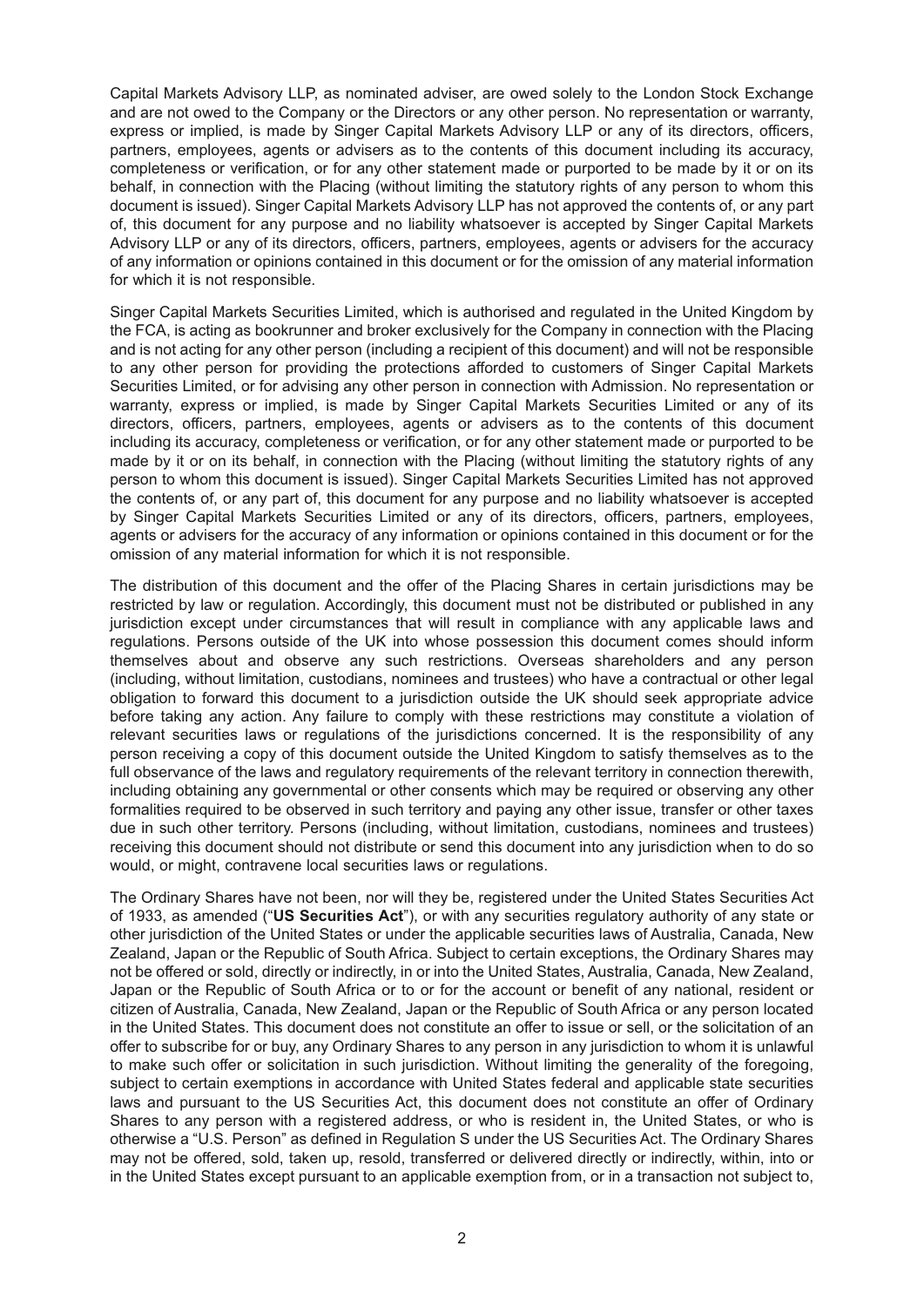the registration requirements of the US Securities Act and in compliance with the securities laws of any state or other jurisdiction of the United States. Subject to certain exceptions, Ordinary Shares are being offered and sold only outside the United States in offshore transactions within the meaning of, and in accordance with, the safe harbour from the registration requirements in Regulation S under the US Securities Act. There will be no public offer of Ordinary Shares in the United States.

Certain data in this document, including financial, statistical and operational information has been rounded. As a result of the rounding, the totals of data presented in this document may vary slightly from the actual arithmetical totals of such data. Percentages in tables have been rounded and, accordingly, may not add up to 100 per cent. In this document, references to "pounds sterling", "£", "pence" and "p" are to the lawful currency of the United Kingdom. All references to legislation in this document and the Form of Proxy are to the legislation of England unless the contrary is indicated. Any reference to any provision of any legislation or regulation shall include any amendment, modification, re-enactment or extension thereof.

Words importing the singular shall include the plural and vice versa, and words importing the masculine gender shall include the feminine or neutral gender.

## **THE GENERAL MEETING**

Notice convening a General Meeting of the Company to be held at the offices of Fieldfisher LLP, Riverbank House, 2 Swan Lane, London EC4R 3TT on 16 December 2021 at 10.00 a.m. is set out at the end of this document. Shareholders will also find enclosed with this document a proxy form. To be valid, the proxy form must be signed and returned in accordance with the instructions printed on it so as to be received by the Company's registrars, Link Group, PXS 1, Central Square, 29 Wellington Street, Leeds, LS1 4DL as soon as possible but in any event no later than 10.00 a.m. on 14 December 2021.

As an alternative to completing the hard copy Form of Proxy, you can appoint a proxy electronically online at www.signalshares.com and by completing the authentication requirements as set out on the Form of Proxy. For an electronic proxy appointment to be valid, your appointment must be received by the Company's registrars, Link Group, PXS 1, Central Square, 29 Wellington Street, Leeds, LS1 4DL as soon as possible but in any event no later than 10.00 a.m. on 14 December 2021. Shareholders who hold their shares in uncertificated form may use the CREST electronic proxy appointment service. In order for a proxy appointment made using the CREST service to be valid, the appropriate CREST message must be properly authenticated and contain the information required for such instructions as described in the CREST Manual. The message must be transmitted so as to be received by the Company's registrars, Link Group (ID RA10), by no later than 10.00 a.m. on 14 December 2021.

## **Forward Looking Statements**

Certain statements contained in this document constitute forward-looking statements. When used in this document, the words may, would, could, will, intend, plan, anticipate, believe, seek, propose, estimate, expect, and similar expressions, as they relate to the Company, are intended to identify forward-looking statements. These statements are primarily contained in Part I of this document. Such statements reflect the Company's current views with respect to future events and are subject to certain risks, uncertainties and assumptions. Many factors could cause the Company's actual results, performance or achievements to vary from those described in this document. Should one or more of these risks or uncertainties materialise, or should assumptions underlying forward-looking statements prove incorrect, actual results may vary materially from those described in this document as intended, planned, anticipated, believed, proposed, estimated or expected.

The forward looking statements in this document are based on current expectations and intentions and are subject to risks and uncertainties that could cause actual results to differ materially from those expressed or implied by these statements. Whilst the Directors consider these assumptions to be reasonable based upon information currently available, they may prove to be incorrect. Save as required by law or by the AIM Rules, the Company undertakes no obligation to publicly release the results of any revisions to any forward-looking statements in this document that may occur due to any change in the Directors' expectations or to reflect events or circumstances after the date of this document.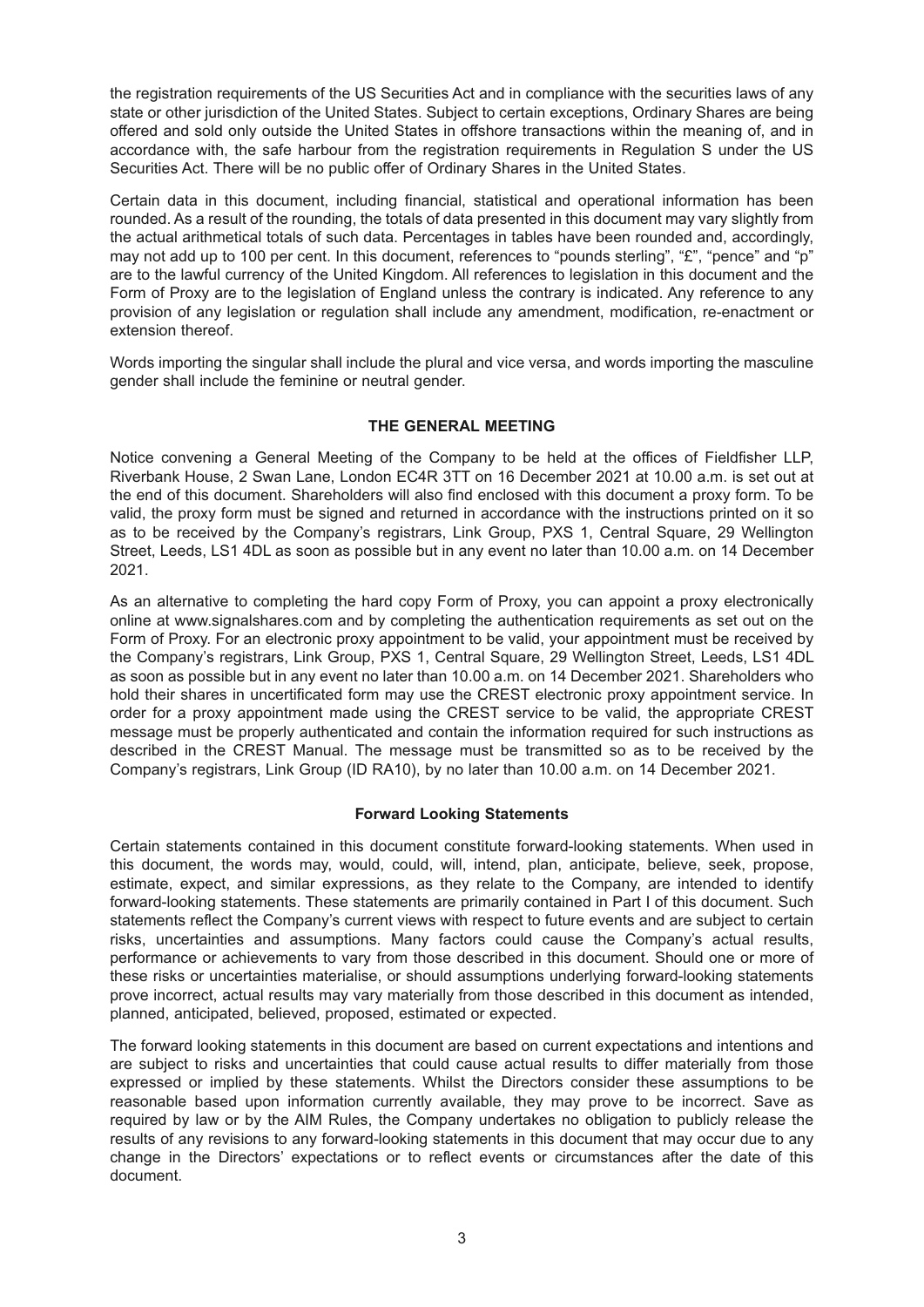Copies of this document will be available free of charge from the Company's registered office during normal business hours on each day (excluding Saturday, Sunday and public holidays) from the date hereof until the date of the General Meeting. Copies will also be available from the Company's website at www.checkit.net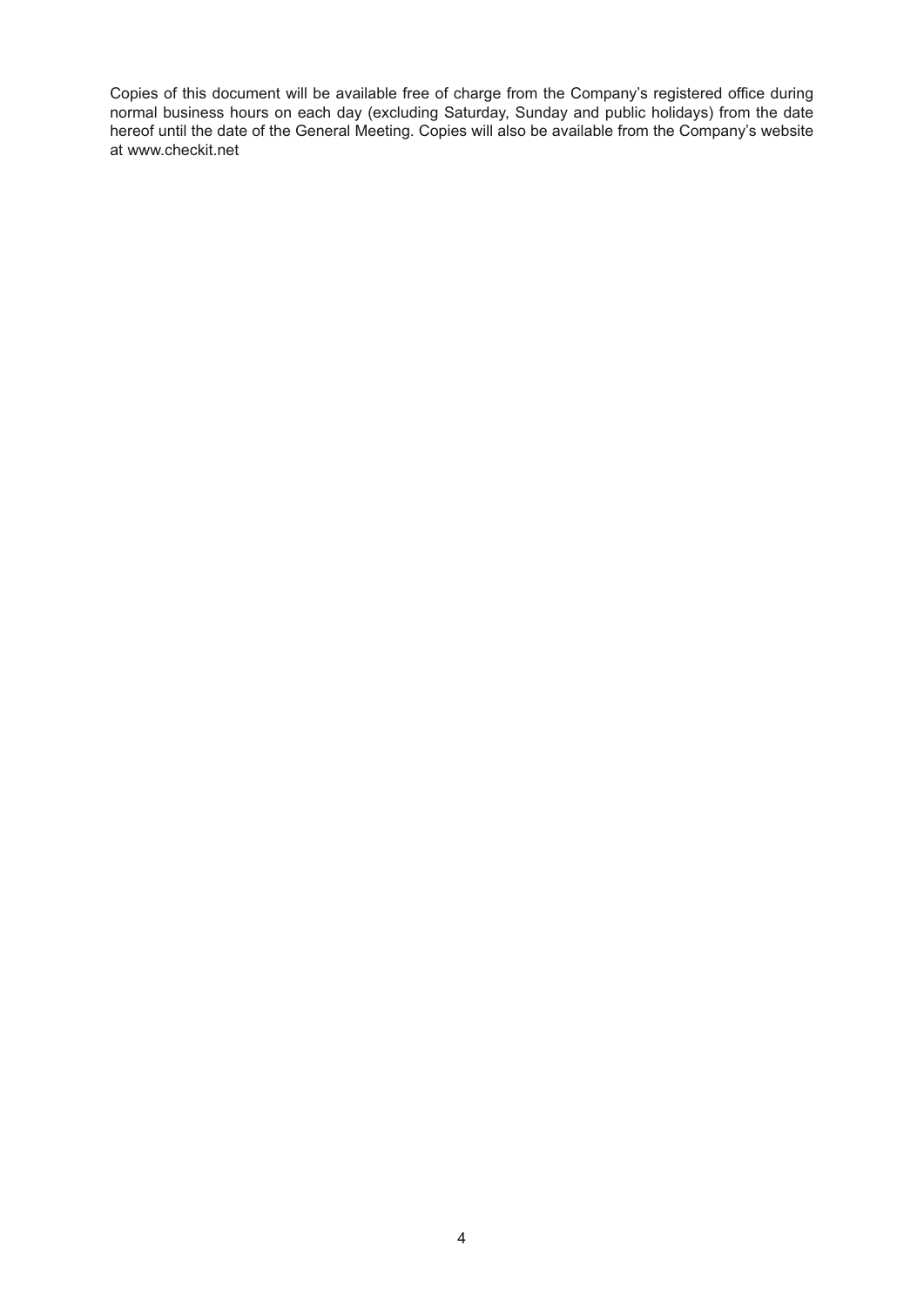# **CONTENTS**

|                                               | Page |
|-----------------------------------------------|------|
| DIRECTORS, SECRETARY AND ADVISERS             | 6    |
| <b>EXPECTED TIMETABLE OF PRINCIPAL EVENTS</b> | 7    |
| <b>SHARE CAPITAL AND PLACING STATISTICS</b>   | 8    |
| <b>DEFINITIONS</b>                            | 9    |
| <b>PART I - LETTER FROM THE CHAIR</b>         | 11   |
| <b>PART II - NOTICE OF GENERAL MEETING</b>    | 21   |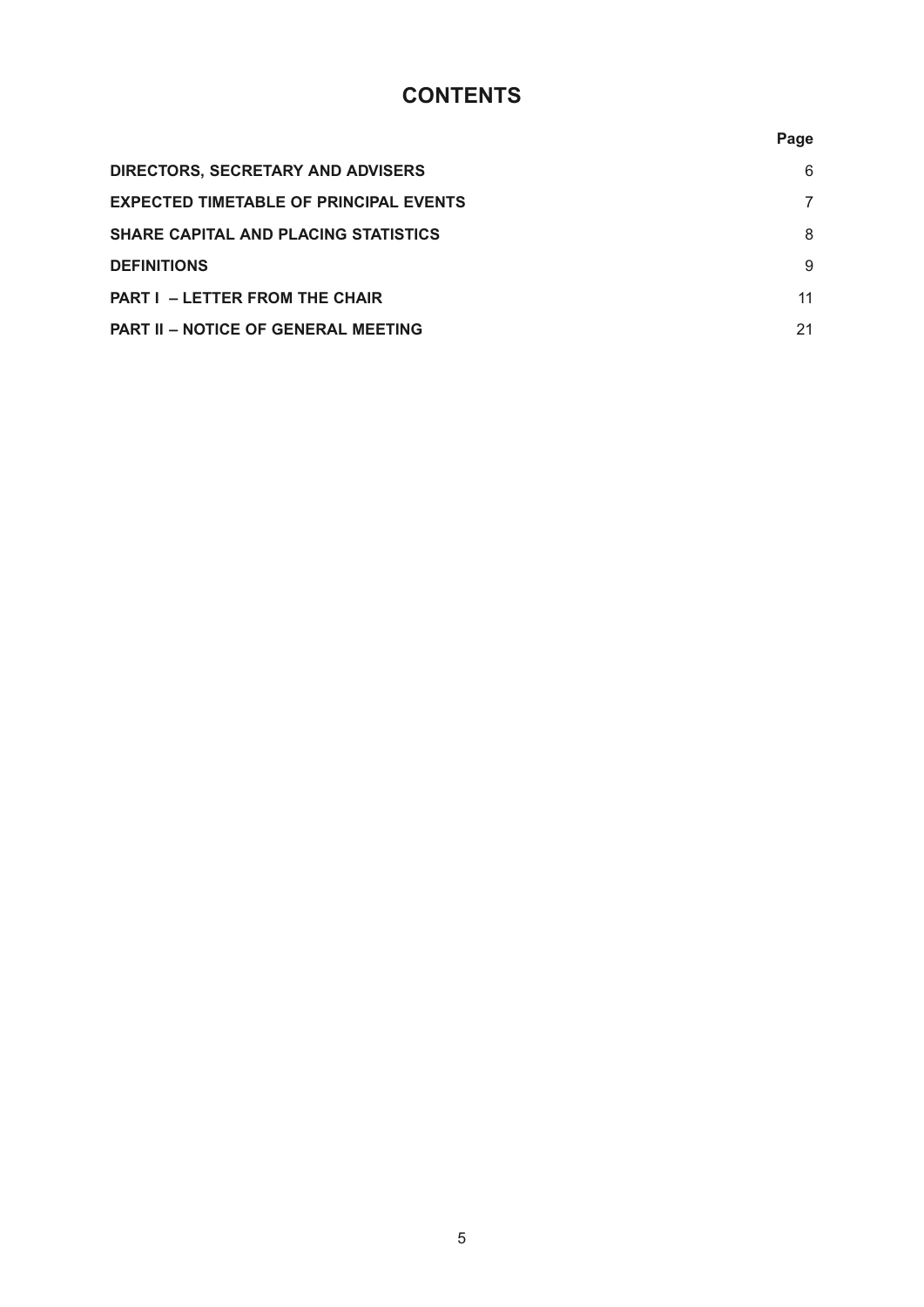# **DIRECTORS, SECRETARY AND ADVISERS**

| Directors:                                                              | Keith Anthony Daley (Chair)<br>Christopher James Kyte (Chief Executive Officer)<br>Gregory Laurence Price (Chief Financial Officer)<br>John Frederick Wilson (Non-Executive Director)<br>Simon Greenman (Non-Executive Director) |
|-------------------------------------------------------------------------|----------------------------------------------------------------------------------------------------------------------------------------------------------------------------------------------------------------------------------|
| <b>Company Secretary:</b>                                               | Hugh Wooster                                                                                                                                                                                                                     |
| <b>Registered Office:</b>                                               | Broers Building,<br>21 J J Thomson Avenue<br>Cambridge<br>CB3 0FA                                                                                                                                                                |
| Website address:                                                        | www.checkit.net                                                                                                                                                                                                                  |
| <b>Nominated Adviser:</b>                                               | Singer Capital Markets Advisory LLP<br>1 Bartholomew Lane<br>London<br>EC2N 2AX                                                                                                                                                  |
| <b>Bookrunner and Broker:</b>                                           | <b>Singer Capital Markets Securities Limited</b><br>1 Bartholomew Lane<br>London<br>EC2N 2AX                                                                                                                                     |
| Legal adviser to the Company:                                           | <b>Fieldfisher LLP</b><br><b>Riverbank House</b><br>2 Swan Lane<br>London<br>EC4R 3TT                                                                                                                                            |
| Legal adviser to the<br><b>Nominated Adviser</b><br>and the Bookrunner: | DAC Beachcroft LLP<br>The Walbrook Building<br>25 Walbrook<br>London<br>EC4N 8AF                                                                                                                                                 |
| Registrars:                                                             | Link Group<br>10th Floor, Central Square,<br>29 Wellington Street<br>Leeds<br>LS1 4DL                                                                                                                                            |
|                                                                         |                                                                                                                                                                                                                                  |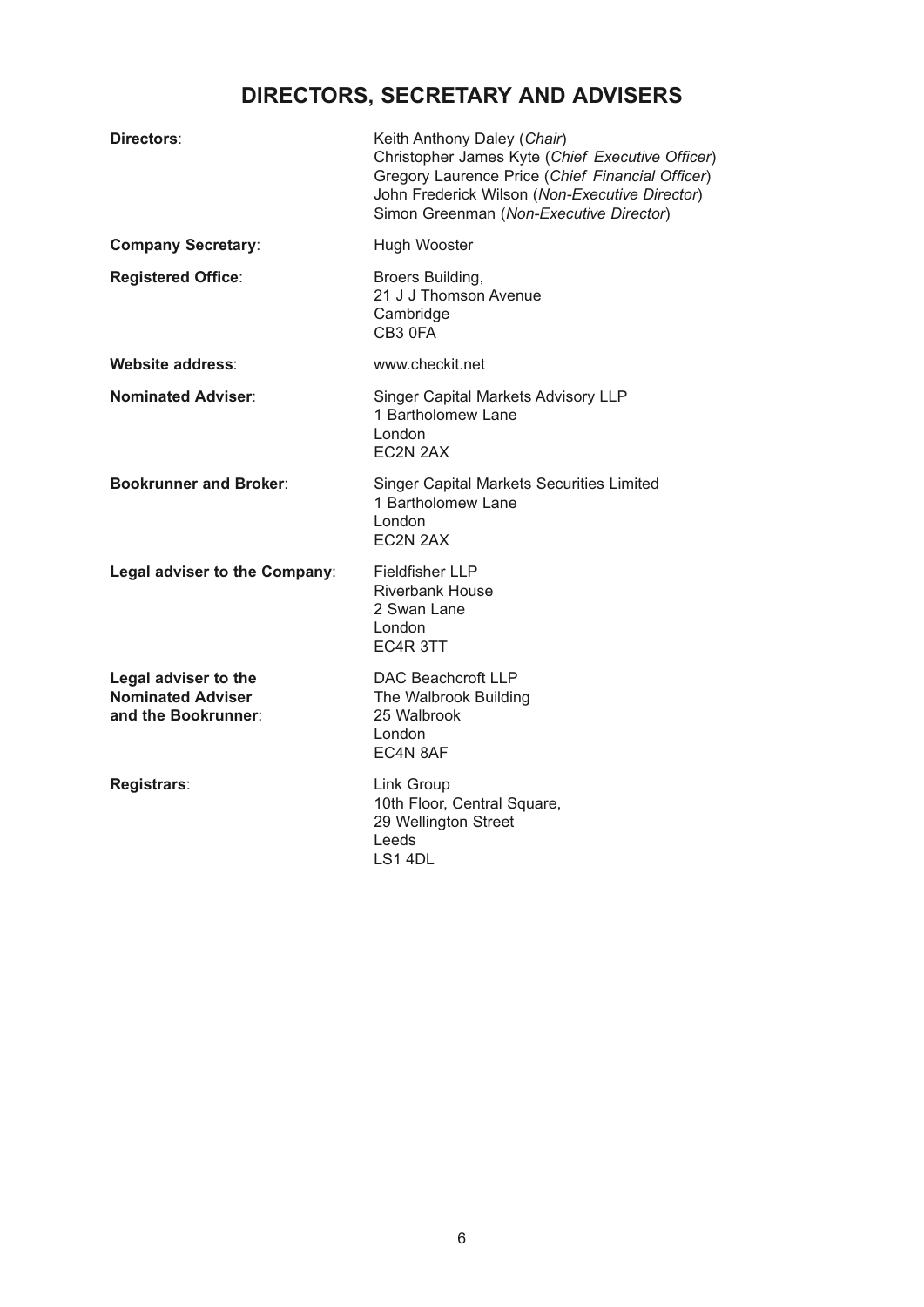## **EXPECTED TIMETABLE OF PRINCIPAL EVENTS**

| Event                                                                                           | Time                                   |
|-------------------------------------------------------------------------------------------------|----------------------------------------|
| Announcement of the Placing                                                                     | 26 November 2021                       |
| Circulation of this document, Notice of General Meeting, and<br>Form of Proxy                   | 29 November 2021                       |
| Latest time and date for receipt of Forms of Proxy                                              | 10.00 a.m. on 14 December 2021         |
| <b>General Meeting</b>                                                                          | 10.00 a.m. on 16 December 2021         |
| Result of General Meeting announced                                                             | by 4.00 p.m. on 16 December 2021       |
| Admission of the Placing Shares to trading on AIM and<br>commencement of dealings               | 8.00 a.m. on 17 December 2021          |
| CREST accounts to be credited for Placing Shares to be<br>held in uncertificated form           | 17 December 2021                       |
| Dispatch of definitive share certificates for Placing Shares to be<br>held in certificated form | within 10 working<br>days of Admission |

The Company and Singer Capital Markets reserves the right to alter the dates and times referred to above. If any of the dates and times referred to above are altered by the Company, the revised dates and times will be announced through a Regulatory Information Service without delay.

All references to time in this document are to London time, unless otherwise stated.

All events listed in the above timetable following the General Meeting are conditional on the passing of the Resolutions at the General Meeting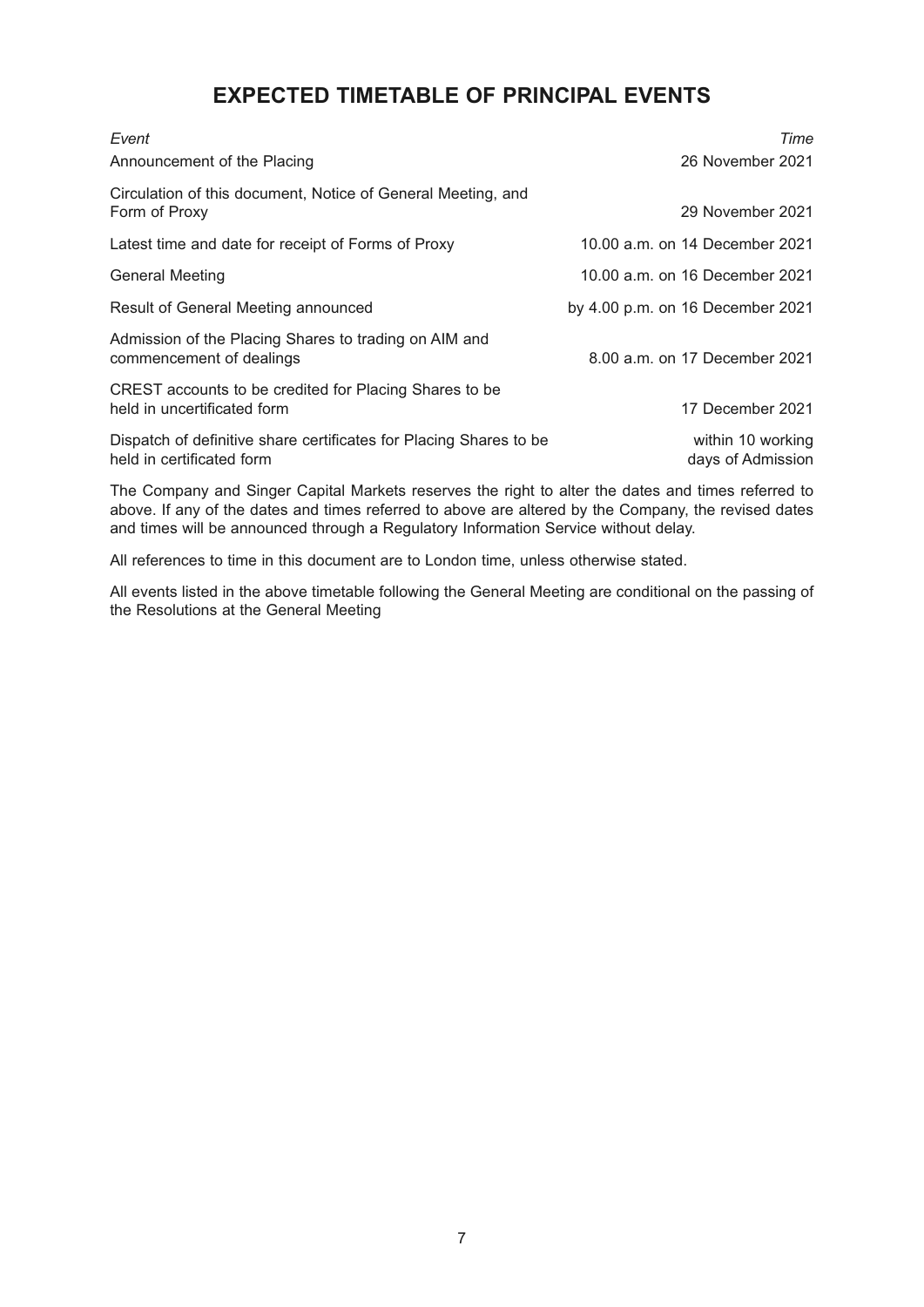# **SHARE CAPITAL AND PLACING STATISTICS**

| <b>Placing Price</b>                                                                 | 46 pence       |
|--------------------------------------------------------------------------------------|----------------|
| Number of Ordinary Shares as at the date of this document                            | 62,447,542     |
| Number of Placing Shares                                                             | 45,561,020     |
| Number of Ordinary Shares in issue following Admission                               | 108,008,562    |
| Percentage of the Existing Ordinary Shares being issued pursuant<br>to the Placing   | 73.0 per cent. |
| Percentage of the Enlarged Share Capital represented by the Placing Shares           | 42.2 per cent. |
| Gross proceeds of the Placing                                                        | £21.0 million  |
| Estimated net proceeds of the Placing receivable by the Company<br>(net of expenses) | £20.0 million  |
| <b>ISIN</b>                                                                          | GB00B0C5RG72   |
| <b>SEDOL</b>                                                                         | B0C5RG7        |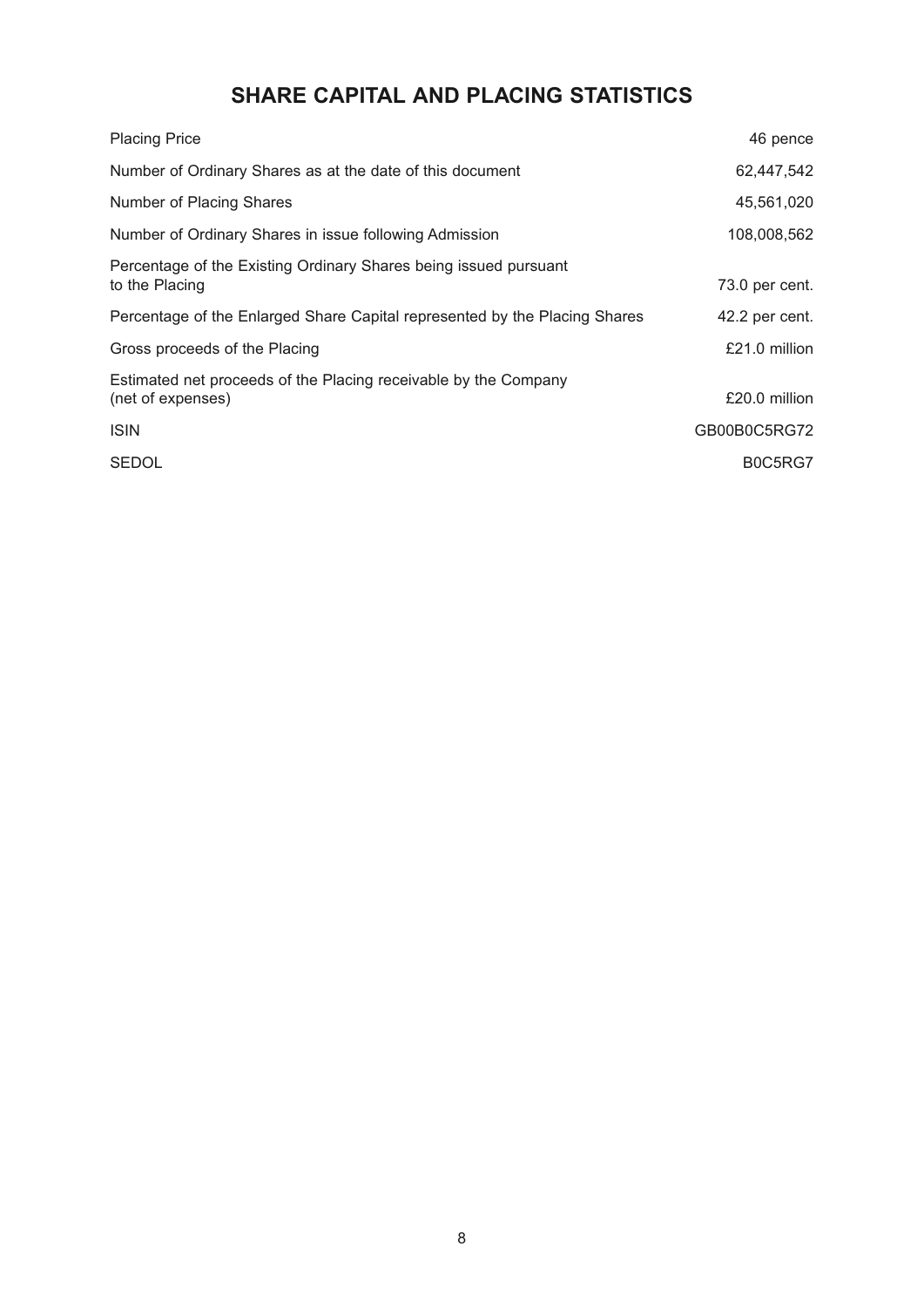# **DEFINITIONS**

The following definitions apply throughout this document, unless the context otherwise requires:

| "Admission"                                 | the admission to trading on AIM of the Placing Shares in<br>accordance with the AIM Rules, which is expected to take place<br>at 8.00 a.m. on 17 December 2021                                                                    |  |  |
|---------------------------------------------|-----------------------------------------------------------------------------------------------------------------------------------------------------------------------------------------------------------------------------------|--|--|
| "AIM"                                       | the market of that name operated by the London Stock<br>Exchange                                                                                                                                                                  |  |  |
| "AIM Rules"                                 | the AIM Rules for Companies published by the London Stock<br>Exchange from time to time                                                                                                                                           |  |  |
| "Board" or the "Directors"                  | the board of directors of the Company, whose names are set out<br>in this document                                                                                                                                                |  |  |
| "certificated" or "in certificated<br>form" | refers to an Ordinary Share which is not in uncertificated form<br>(that is, not in CREST)                                                                                                                                        |  |  |
| "Companies Act"                             | the Companies Act 2006 as amended                                                                                                                                                                                                 |  |  |
| "Company" or "Checkit"                      | Checkit plc (incorporated and registered in England and Wales<br>with registered number 00448274) whose registered office is at<br>Broers Building, 21 J J Thomson Avenue, Cambridge, CB3 0FA                                     |  |  |
| "CREST"                                     | the computerised settlement system operated by Euroclear<br>which facilitates the transferring of title to shares in uncertificated<br>form                                                                                       |  |  |
| "CREST Regulations"                         | the Uncertificated Securities Regulations 2001 (S.I. 2001 No.<br>3755) (as amended)                                                                                                                                               |  |  |
| "Enlarged Share Capital"                    | the 108,008,562 Ordinary Shares in issue immediately following<br>Admission, including the Placing Shares                                                                                                                         |  |  |
| "Euroclear"                                 | Euroclear UK & International Limited, the operator of CREST                                                                                                                                                                       |  |  |
| "Existing Ordinary Shares"                  | the 62,447,542 issued Ordinary Shares of the Company as at<br>the date of this document                                                                                                                                           |  |  |
| "Form of Proxy"                             | the form of proxy for use at the General Meeting and enclosed<br>with this document                                                                                                                                               |  |  |
| "FCA"                                       | the Financial Conduct Authority                                                                                                                                                                                                   |  |  |
| <b>"FSMA"</b>                               | the Financial Services and Markets Act 2000, as amended                                                                                                                                                                           |  |  |
| "General Meeting"                           | the general meeting of the Company to be held at the offices of<br>Fieldfisher LLP, Riverbank House, 2 Swan Lane, London EC4R<br>3TT on 16 December 2021 at 10.00 a.m., notice of which is set<br>out at the end of this document |  |  |
| "Group"                                     | the Company and its subsidiary undertakings (as defined in the<br>Companies Act) as at the date of this document                                                                                                                  |  |  |
| "London Stock Exchange"                     | London Stock Exchange plc                                                                                                                                                                                                         |  |  |
| "MAR"                                       | the Market Abuse Regulation (EU/596/2014) as it forms part of<br>domestic law pursuant to the European Union (Withdrawal) Act<br>2018                                                                                             |  |  |
| "Official List"                             | the official list of the FCA in its capacity as the UK Listing<br>Authority                                                                                                                                                       |  |  |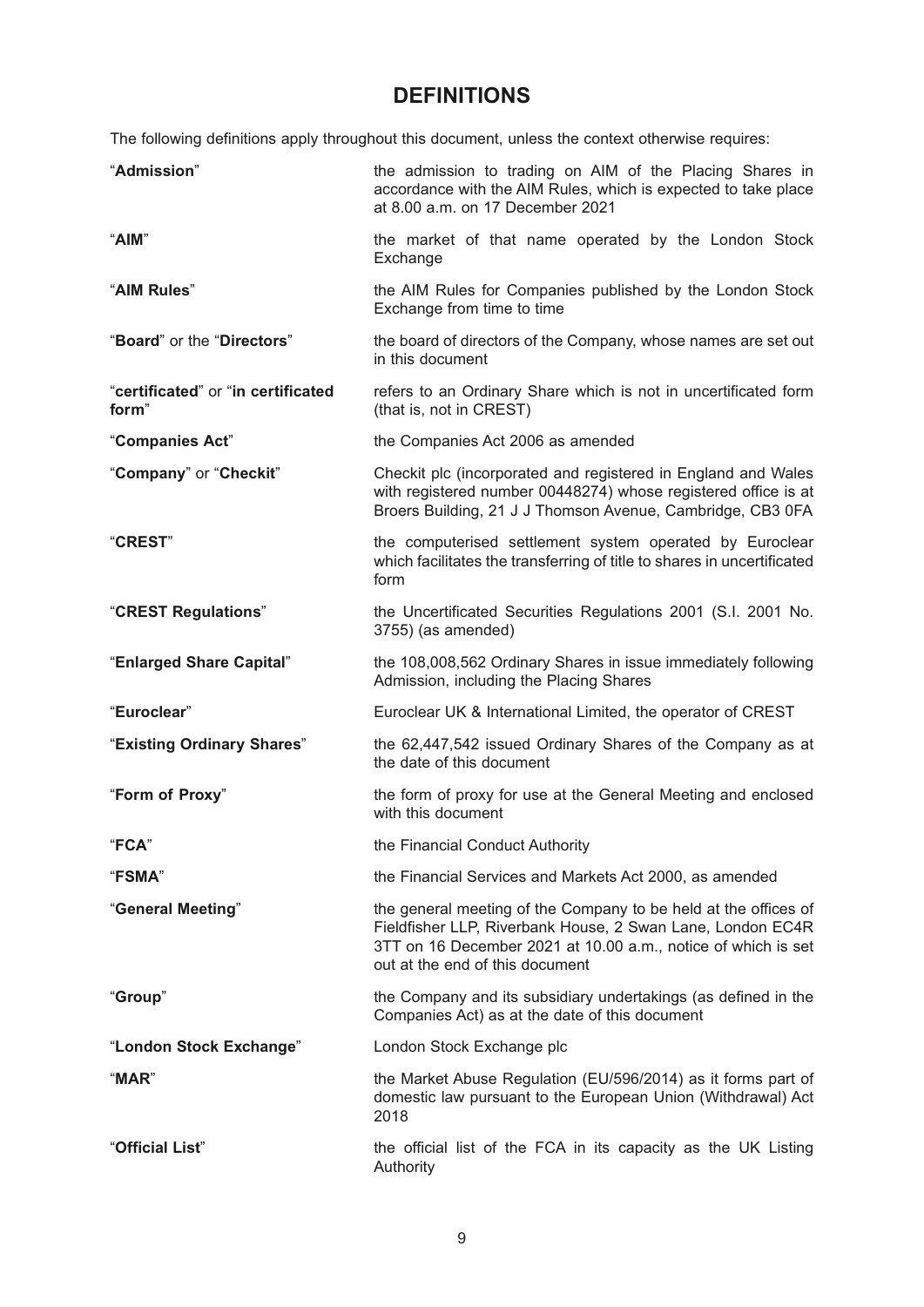| "Ordinary Shares"                               | the ordinary shares of 5 pence each in the capital of the<br>Company                                                                                                                                                                                                      |
|-------------------------------------------------|---------------------------------------------------------------------------------------------------------------------------------------------------------------------------------------------------------------------------------------------------------------------------|
| "Placing"                                       | the placing by Singer Capital Markets on behalf of the Company<br>of the Placing Shares at the Placing Price pursuant to the terms<br>of the Placing Agreement                                                                                                            |
| "Placing Agreement"                             | the conditional agreement dated 26 November 2021 between<br>the Company and Singer Capital Markets relating to the Placing                                                                                                                                                |
| "Placing Price"                                 | 46 pence per Placing Share                                                                                                                                                                                                                                                |
| "Placing Shares"                                | the 45,561,020 new Ordinary Shares which have been<br>conditionally placed by Singer Capital Markets with institutional<br>and other investors pursuant to the Placing                                                                                                    |
| "Prospectus Regulation Rules"                   | the prospectus regulation rules made by the FCA pursuant to<br>section 73A of FSMA                                                                                                                                                                                        |
| "Registrars" or "Link"                          | Link Group of 10th Floor, Central Square, 29 Wellington Street,<br>Leeds, LS1 4DL                                                                                                                                                                                         |
| "Regulatory Information Service"                | a service approved by the FCA for the distribution to the public<br>of regulatory announcements and included within the list<br>maintained on the FCA's website, http://www.fca.org.uk/                                                                                   |
| "Resolutions"                                   | the resolutions to be proposed at the General Meeting as set out<br>in the notice of General Meeting set out at the end of this<br>document                                                                                                                               |
| "Shareholders"                                  | registered holders of Ordinary Shares                                                                                                                                                                                                                                     |
| "Singer Capital Markets"                        | Singer Capital Markets Securities Limited (registered in England<br>and Wales with registered number 05792780) whose registered<br>office is at 1 Bartholomew Lane, London EC2N 2AX, the<br>Company's bookrunner and broker                                               |
| "uncertificated" or "in<br>uncertificated form" | an Ordinary Share recorded on a register of securities<br>maintained by Euroclear in accordance with the CREST<br>Regulations as being in uncertificated form in CREST and title to<br>which, by virtue of the CREST Regulations, may be transferred<br>by means of CREST |
| "United Kingdom" or "UK"                        | the United Kingdom of Great Britain and Northern Ireland                                                                                                                                                                                                                  |
| "United States" or "US"                         | the United States of America, its territories, or possessions, and<br>any state of the United States of America, the District of<br>Columbia and all areas subject to its jurisdiction, or any political<br>subdivision thereof                                           |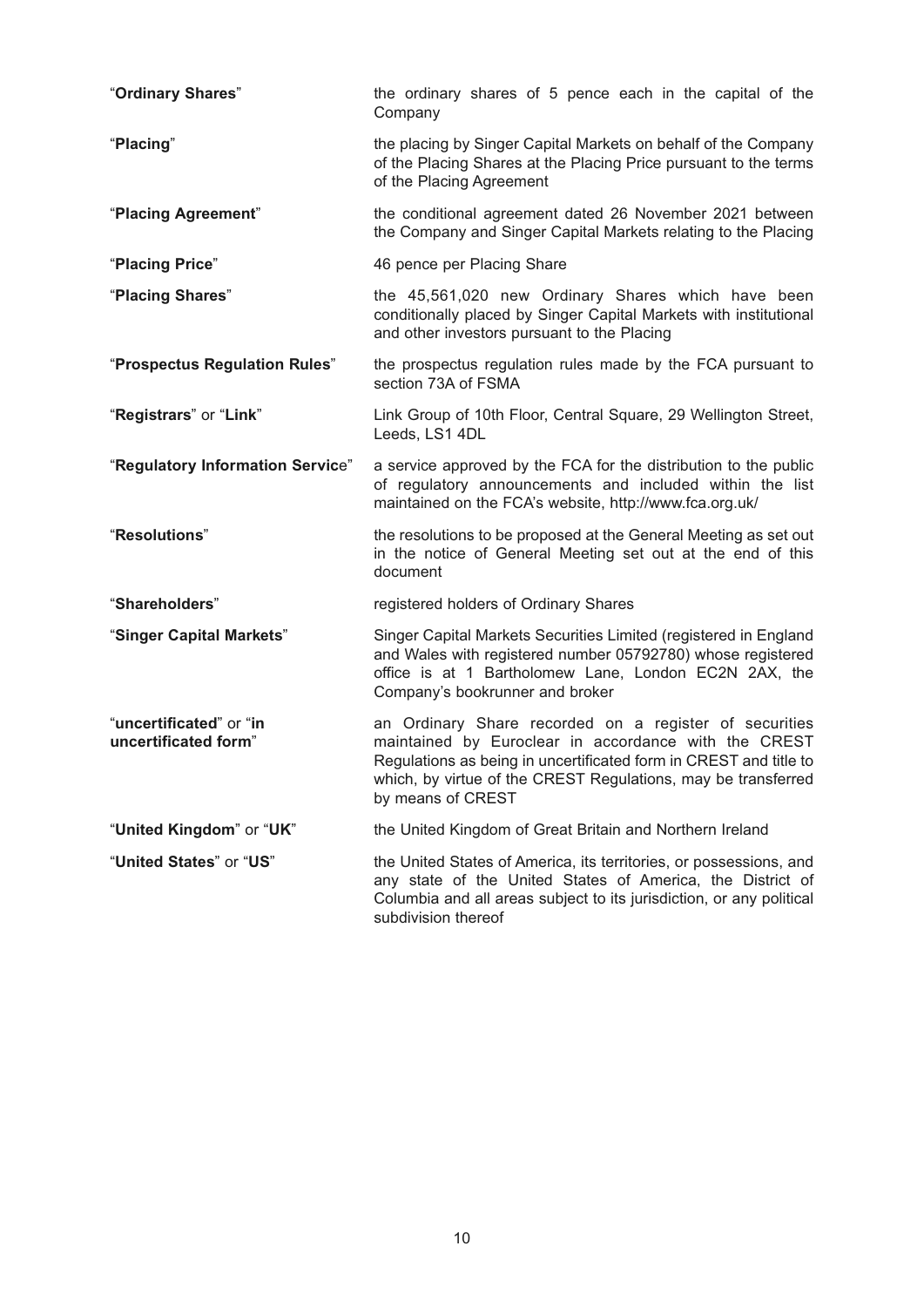# **PART I**

# **LETTER FROM THE CHAIR**

# **Checkit plc**

*(Registered in England and Wales with company number 00448274)*

#### *Directors*: *Registered office*:

Keith Daley (*Chair*) **Broers Building Broers Building Broers Building Broers Building** Kit Kyte (*Chief Executive Officer*) 21 J J Thomson Avenue Greg Price (*Chief Financial Officer*)<br>John Wilson (*Non-Executive Director*) Cambridge CB3 0FA John Wilson (Non-Executive Director) Simon Greenman (*Non-Executive Director*)

29 November 2021

*To holders of Ordinary Shares in the Company and, for information only, to holders of share options*

Dear Shareholder,

## **Placing of 45,561,020 new Ordinary Shares at a price of 42 pence per share to raise gross proceeds of £21.0 million**

#### **Authority to allot shares and disapply pre-emption rights**

**and**

#### **Notice of General Meeting**

#### **1. Introduction**

It was announced on 26 November 2021 that the Company has conditionally raised £21.0 million (before expenses) through the placing of 45,561,020 new Ordinary Shares at the Placing Price.

The Placing Shares represent approximately 73.0 per cent. of the Existing Ordinary Shares, and 42.2 per cent. of the Enlarged Share Capital. The Placing Price represents a 4.2 per cent. discount to the closing mid-market price of 48 pence per Ordinary Share on 25 November 2021, being the latest practicable business day prior to the announcement of the Placing.

The Placing is not being underwritten.

The Company will require new share authorities to allot the Placing Shares. Accordingly, the Placing is conditional, *inter alia*, upon Shareholders approving the Resolutions at the General Meeting, notice of which is set out at the end of this document. Subject to the passing of the Resolutions, Admission is expected to occur at 8.00 a.m. on 17 December 2021 or such later time and/or date as Singer Capital Markets and the Company may agree, not being later than 8.00 a.m. on 31 December 2021.

**The purpose of this document is, to (i) explain the background to and reasons for the Placing, including why the Directors consider it to be in the best interests of the Company, its Shareholders and stakeholders as a whole; (ii) convene the General Meeting; and (iii) recommend you vote in favour of the Resolutions to be proposed at the General Meeting.**

## **2. Background to and reasons for the Placing**

Checkit is the intelligent operations platform for deskless workforces, enabling operational agility and intelligent decision-making in large multinational and complex national organisations. The solution offers optional plugins for sensor networks and smart building management. Checkit's customers include the NHS, BP, Waitrose, Grifols, Sodexo and Center Parcs. The Checkit platform generates around 11 billion data points per year from sensors and digital workflows. The Company is headquartered in Cambridge, UK, with its operations centre in Fleet, UK, and its US office in Florida. The Company has over 170 employees and more than 500 customers.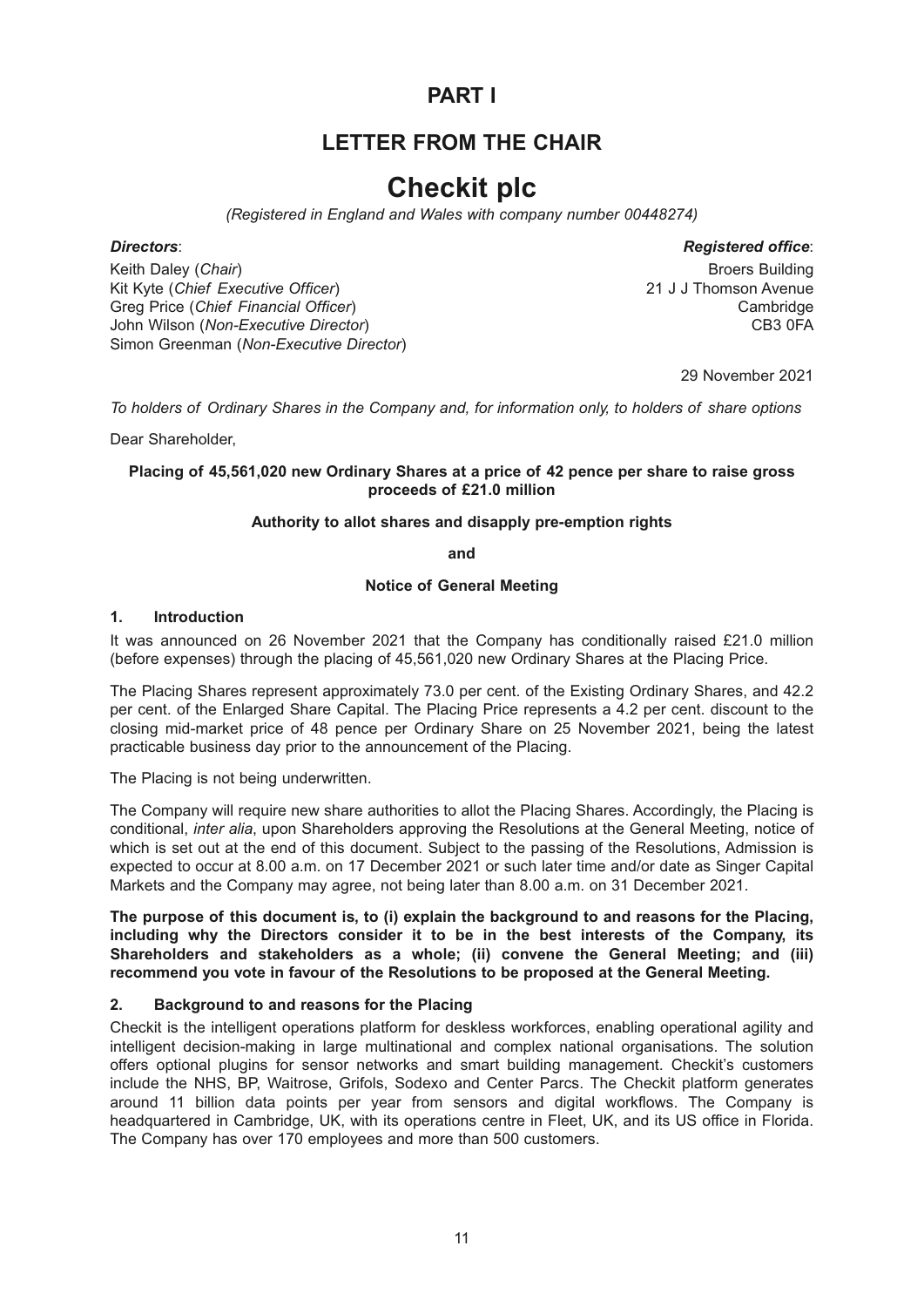The Checkit platform prompts, guides, captures and analyses frontline activities through digital workflows. Real-time data is captured from multiple workplaces. The platform empowers leaders to comprehend and continually improve processes, enhancing innovation, productivity, efficiency, energy usage, waste reduction, customer experience, safety and compliance. Checkit provides intelligent operations tools to the retail, franchise, healthcare, life sciences, facilities management, catering, manufacturing, hospitality and commercial property sectors.

The Checkit platform is designed to make pen and paper obsolete by providing deskless workers with the technology they need. By optimising and automating business' operational performance levels, it can help customers evolve and expand through improved efficiency.

The Directors believe that there is a significant opportunity to scale the business and increase the Company's market share in the large and growing deskless worker industry.

#### *Recent developments*

Through the evolution of its go-to-market strategy, the Company has increased its sales pipeline from £2.6 million to £13.2 million during the period between January 2021 and November 2021. This demonstrates pipeline growth in excess of 400 per cent. with the total bookings in H1 2022 and subsequently Q3 2022 alone exceeding previous Company records.

Alongside this, the Directors believe they have improved the quality of the sales pipeline by achieving a higher mix of opportunities from tier one and enterprise targets. The split of the sales pipeline at the start of November 2021 between tier one, tier two and tier three targets was 66 per cent., 20 per cent. and 14 per cent. respectively compared to 21 per cent., 72 per cent. and 6 per cent. respectively in January 2021.

Furthermore, the Company has generated greater prospects from its existing client base. In November 2021, 60 per cent. (January 2021: 33 per cent.) of the sales pipeline originated from existing clients with the remaining 40 per cent. (January 2021: 67 per cent.) from potential new clients.

Checkit's new customer pipeline in the US, a key growth market for the Company, includes a number of multi-site organisations across the food and hospitality sectors.

The Directors believe this evidences the Company's ability to deliver on its growth strategy, which will focus on attracting further large enterprise clients as well as capitalising on further growth opportunities from the existing client base.

## *Market opportunity*

According to a survey conducted by YOOBIC, 73 per cent. of frontline employees are still using manual and paper based processes in their work. The knowledge of how to perform those processes is kept in their heads, and the outputs stored on paper: this results in knowledge "walking out of the door" when such workers move jobs or retire, inconsistent work being performed and a lack of visibility (particularly in real time) of the state of the business – leading to the creation of what Checkit refers to as "dark operations". Dark operations occur when a large proportion of operations are hidden from view, making it difficult for managers to measure productivity and identify risks and opportunities within their business.

The Directors therefore believe that there is a compelling need to digitise the deskless workforce to enable organisations to: (i) track and optimise performance, (ii) reduce costs and wastage; and (iii) increase efficiency, especially against a backdrop of rising labour costs and supply chain challenges, which are significantly impacting service delivery.

According to Forbes, the global deskless worker industry comprises approximately 2.7 billion workers in comparison to the knowledge worker industry, which accounts for approximately 1 billion workers worldwide. The market for employee experience platforms is estimated to be \$300 billion globally (approximately £210 billion) (source: Josh Bersin) and when estimating the size of the deskless worker industry, the Directors have assumed it would be reasonable to apply a multiple of 2.7 times this amount, taking into account that this industry not only encompasses people, but also locations and assets (i.e. IOT). As a result, the Directors estimate that the potential technology spend within the deskless worker industry could be approximately £570 billion with C's target addressable market being 5 per cent. of this or approximately £27 billion.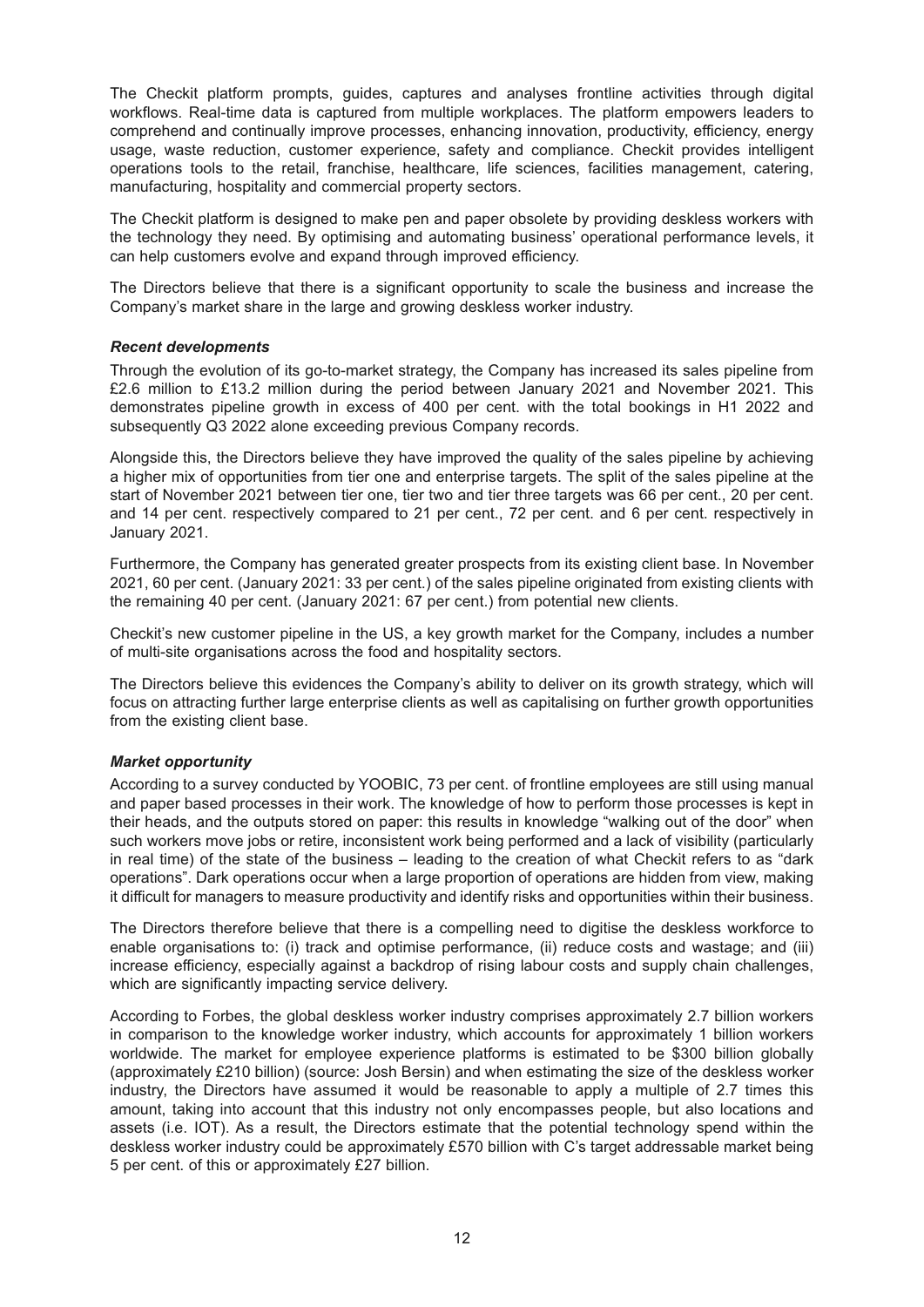The Directors believe that Checkit's target addressable market can be broken down by the solutions aimed at developing "Smart People" (applying digital tools and monitoring to transform working methods) and "Smart Assets and Buildings" (incorporating physical assets into a digital ecosystem using IOT sensors and monitoring devices) with each being comprised of the following sub markets:

- **Smart People:** Workforce management, Microlearning, Field Service and Employee **Communication**
- **Smart Assets and Buildings:** Global IoT and Smart Buildings.

The anticipated development of these sub markets has underpinned the Directors assessment of the target addressable market and based on independent studies, the estimated growth within each of the above is expected to be as follows:

- Workforce Management 10% compound annual growth rate ("**CAGR**") until 2026 to a market size of \$5.25 billion
- Field Service 15% CAGR until 2026 to a market value of \$7.1 billion
- Microlearning 13% CAGR until 2024 to a market size of \$2.7 billion
- Employee communication 12% CAGR until 2027, valuing it at \$1.8 billion
- Global IOT 25% CAGR until 2027, valuing it at \$1.5 billion
- Smart buildings 13% CAGR until 2026 to market value of \$109 billion. The Directors believe that Checkit's target addressable market within this sub market is approximately \$10 billion.

The deskless worker industry is deemed by the Directors to be a large, fragmented market and the Directors believe there is currently a limited offering from the competitors compared to the comprehensive, end-to-end coverage of the Checkit platform. What's more, is that Checkit is currently only serving customers within three (healthcare, retail and hospitality) out of a potential seven end markets (the remaining markets being education, manufacturing, transport and logistics and construction). The industries which Checkit is currently serving cater to almost 800 million deskless workers, yet the Board believes that by evolving both the product and the go-to-market functions there are significant expansion opportunities across these adjacent industries.

In this context, the Company has identified a number of areas in which it believes it can continue to accelerate growth in order to capture market share as well as enhance its products to maintain market position and further grow its customer base. The Board believes that there is a need, and significant opportunity, to create a unified end-to-end intelligent operations platform which incorporates best-inclass IOT sensors and provisions a 'single pane of glass' analytics layer to inform, guide and prompt enterprise decision making.

Within this global market growth, the US remains the largest and most appealing market for the digitisation of the deskless worker, which has a significantly higher technology spend than the EU. The Board continues to believe that the US is a key demographic for further expansion and growth with the Group having made excellent progress in the region following the Tutela acquisition in February 2021.

The Board believes that this convergence of macroeconomic trends represents a significant and disruptive opportunity for the Company, and in response has been investing to fuel growth over the last 12 months with the aim of taking a leading role in what is considered to be a fragmented market.

#### *Competitive advantage*

The Directors consider the Company well positioned to capitalise on this growth opportunity due to the following key strengths which differentiate its offering from that of its competitors:

- Checkit is meeting market demand with what the Directors believe to be an unrivalled end-to-end solution. The Checkit platform possesses powerful data and analytics capabilities to provide meaningful insights and enable data driven decisions;
- providing fully automated connectivity between client assets (IOT) and the Checkit platform;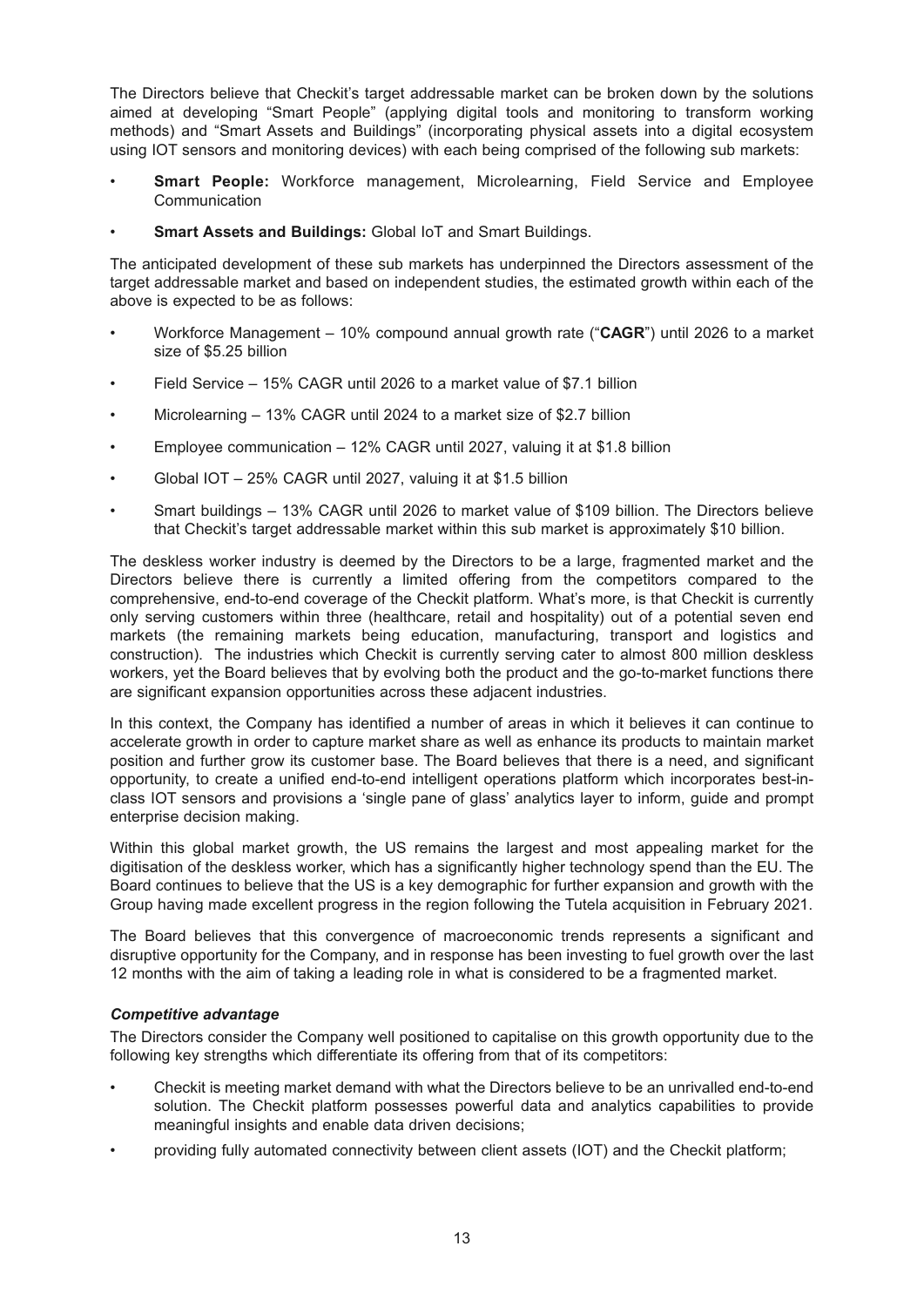- the Company has built up considerable domain knowledge of the industries it serves, which will help the Company to adapt to an evolving business landscape; and
- enhanced credibility and customer trust due to its status as a mature, listed and regulated entity.

## *Customer journeys and case studies*

A number of the Company's customer relationships are with large blue chip organisations.

Checkit has developed an artificial intelligence driven algorithm to provide BP's Food to Go outlets with cooking recommendations in order to increase revenues by ensuring sites have the correct cooked goods at the right times, reduce food wastage by accurately predicting the number of cooked items sold during the day and providing data insights and trends to improve decision making. The Company recently announced that it had signed a contract with BP to rollout its intelligent operations platform to a further 441 forecourts in Australia and New Zealand, doubling its footprint within BP's network, with the installation expected to commence in early 2022. The Directors believe that BP's entire network of 18,700 locations is an addressable market for Checkit and are targeting to further increase the rollout of Checkit's platform to serve approximately 1,500 locations by the end of FY22, approximately 3,000 locations by the end of FY23 and approximately 4,900 locations by the end of FY24.

Checkit's sensors and digital insights are helping the NHS reduce drug wastage by monitoring storage temperatures, attempting to improve staff retention by increasing staff efficiency so workloads are reduced and improving compliance by monitoring storage temperatures and time logs thereby reducing the incidence of failed audits (which can lead to a cost of up to £60,000 per incident). Checkit also supported the efforts of the Covid-19 vaccine rollout by supplying technology to ensure safe storage and management of vaccines across a number of immunisation centres and clinics. In total, the Company assists 86 NHS trusts with over 350 sites. The relationship with the NHS has generated ARR of £0.6 million in FY20, £1.6 million in FY21 with the current run rate for FY22 being £2 million for the Company.

A further example of the positive impact the Checkit platform can have for its customers can be seen in the improvement noted in a food retailer. The Directors understand that its platform led to approximately £2 million of additional revenue from goods sold across 300 sites, labour savings of around 10 hours per week per location as well as reducing food wastage by approximately 1.6 million items. Furthermore, the Checkit platform enabled improved food compliance of around 300 per cent. the training of nearly 7,500 staff in 4 weeks and the reduction in human errors.

## *Product Development*

The Board has identified three key areas to enhance its existing product offering in order to deliver this service:

#### *An end-to-end intelligent operations platform*

The Company will expand its existing workflow platform to integrate a common set of repeatable use cases (compliance, workforce management, production planning and alerting/monitoring activities) under one digital roof. The Board believes that by enhancing this stack of capabilities under a 'single pane of glass' offering, the Company will differentiate its value to customers and provide an out of the box solution to what is commonly served by fragmented end point vendors.

#### *An enhanced IOT ecosystem*

The Company believes that market differentiation will come from enhancing and augmenting the existing sensor network to incorporate best-in-class third party sensors as part of an integrated ecosystem that connects directly to the intelligent operations platform. The objective of building an ecosystem of IOT sensors is to automate the interaction between physical assets and people, improve productivity and allow deskless workers to concentrate on higher value adding activities.

#### *Analytics dashboard*

The Company intends to enhance the power and capability of its insights and analytics reporting dashboards that are currently built from the data gathered within the intelligent operations platform. The Board believes that whilst unification of data from disparate systems is helpful, customers really require actionable insights that drive intelligent decision making. The ability for the Company to apply Machine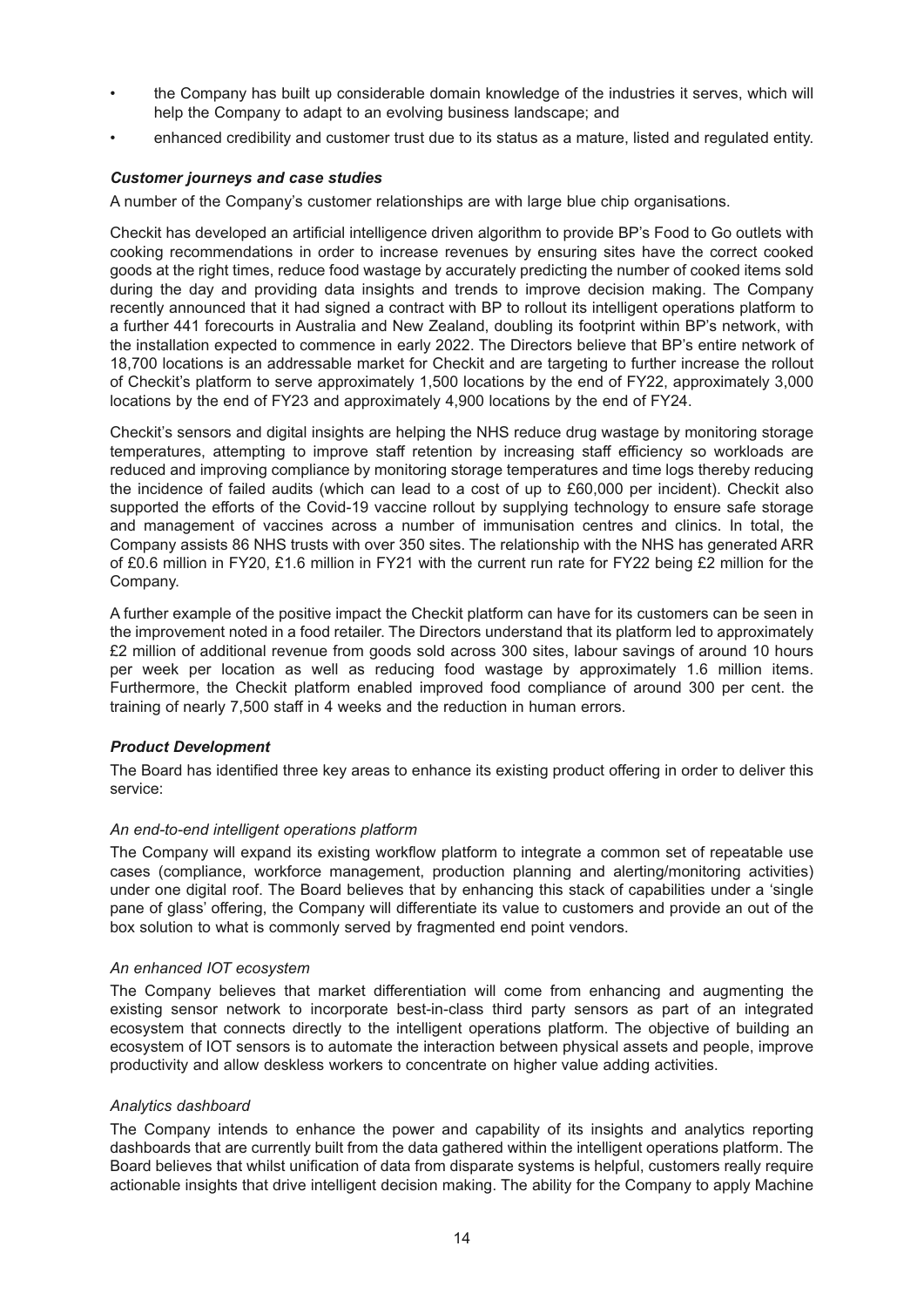Learning and Artificial Intelligence techniques to the volumes of data passing through the platform will become a significant differentiator in the market.

## *Growth strategy and ambitions*

The Company aims to double ARR in the short term. The Directors intend to significantly expand into the US market, with a focus on growing it to become the leading contributor of ARR by FY24. In order to capitalise on the opportunity presented by expanding into the US and also the rest of the world, the Company intends to scale up the headcount and sales and marketing in both regions.

Checkit's longer term objectives include becoming the market leader in workflow management for the deskless worker industry and developing a business which generates over £100 million of ARR. To reach this long-term target of £100 million of ARR, the Directors estimate that the Company will need achieve £60 million of bookings and £90 million of recurring revenue per year.

In order to achieve its growth objectives and deliver shareholder value, the Company's strategy will focus on:

- Converting Checkit into a pure SaaS business the Directors aim to create a fully integrated platform with the ability to integrate third party IOT within its ecosystem. The improved Checkit platform is also expected to form part of the Smart Building SaaS offering once the transition from BEMS is complete;
- Accelerating its scale and global growth the Company will invest significantly into the Company's sales and marketing efforts to drive top line growth. In order to further accelerate ARR growth, the Directors intend on building a separate sales function to focus on increasing opportunities via partnerships. The Company will also consider compelling M&A opportunities;
- Transforming the operating model and culture of the business in order to improve the prospects of achieving its growth objectives, the Directors will seek to optimise the Company's existing processes across its business and continuously assess potential cost efficiencies with the aim of improving profitability. The Directors will also seek to instil a high achieving mentality across the Checkit workforce; and
- Invest significantly in the Company's sales and marketing efforts to drive top line growth coupled with further development of the Checkit platform to create a market leading product, which can shape the direction of the industry.

In order to achieve the ambitions as outlined above, the Directors are targeting to achieve the following operational milestones over the course of FY22 and FY23:

- By the end of  $FY22 -$  to have completed the first phase of the BEMS to Smart Building transformation, integrating additional third party IOT into the Checkit platform. The Directors also intend to commence their expansion strategy in the US and develop the sustainability of its product offering
- Q1 FY23 acceleration of product development activities with a soft launch of the Company's alliance and partnerships initiative
- Q2 FY23 second phase of BEMS to Smart Buildings complete and a full integration of an enhanced IOT ecosystem, scaled by use case
- Q3 FY23 completion of the Smart Buildings SaaS offering, and the delivery of an enhanced insights and analytics dashboard capability as part of the core Enterprise SaaS licence offering. In the future, the Company intends on incorporating further artificial intelligence and machine learning capabilities within their product suite.

## **3. Use of proceeds**

The net proceeds from the Placing will be used to finance the Company's growth plan over the next three years and will be invested to cement its position as a market leader in providing digital solutions to the deskless worker industry.

Specifically the Company will use the net proceeds of the Placing to accelerate its growth by investing in: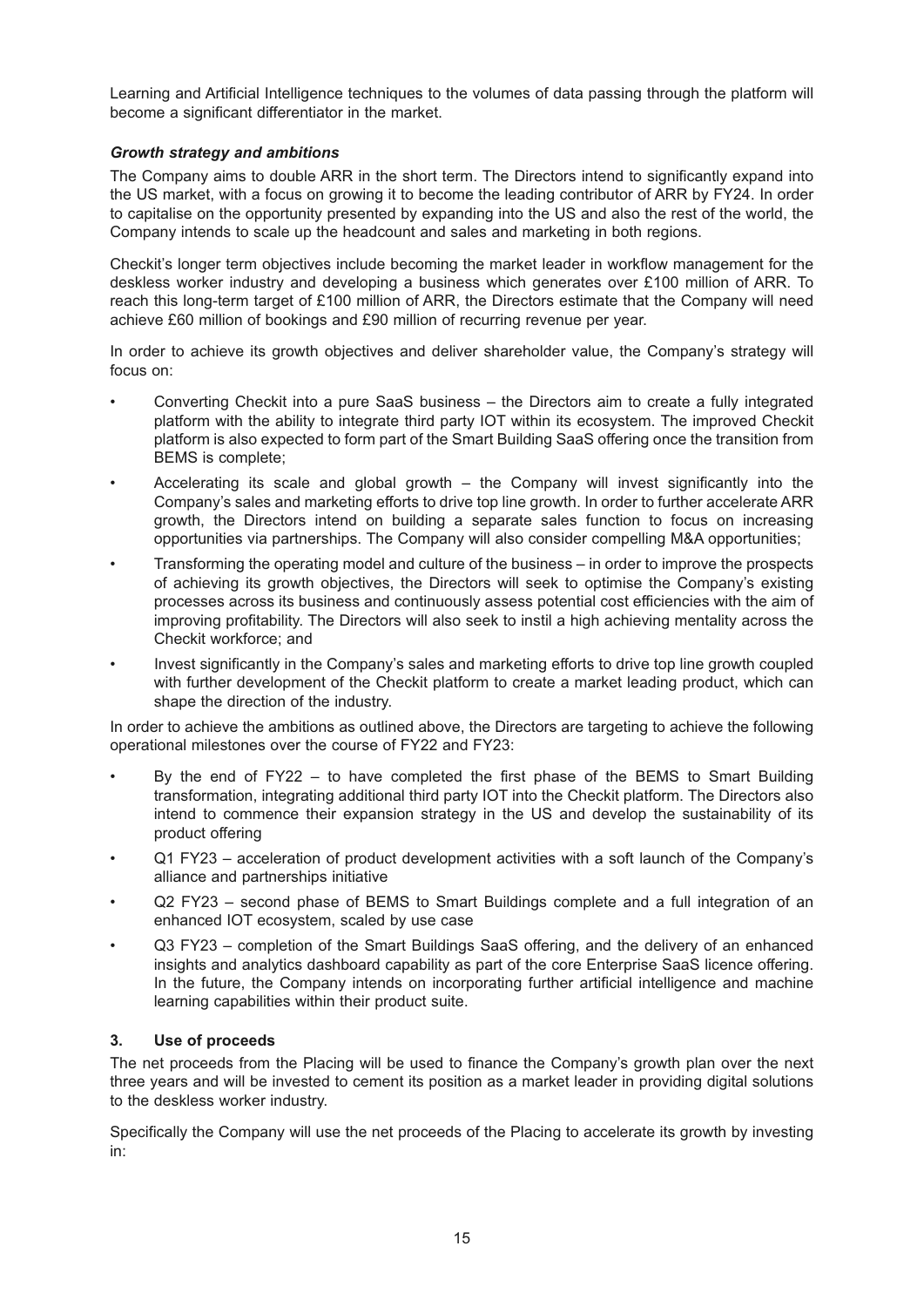- 1. Sales and marketing:
	- $£1-2$  million to extend its brand presence through the further development of brand strategy
	- $£2-3$  million to improve industry presence and lead generation and by continuing to target and expand tier one clients across its chosen verticals.
	- £2-3 million on focussed marketing efforts towards growing the US market
	- around £2 million to further develop the go-to-market strategy accelerating organic growth as well as inorganic growth by building an ecosystem of strategic partnerships and alliances
- 2. Product development to strengthen the existing offering:
	- £0.5-1 million to enhance Checkit's ecosystem to support an expanded set of use cases and a wider range of IOT sensors by enabling connections with wider processes and IT infrastructures
	- £1-2 million on improving the data and analytics capabilities of the Checkit platform
	- £0.5-1 million to provide customers with an enhanced user interface ('single pane of glass') and by eliminating a legacy sensor split
	- £2-3 million to improve the scalability of Checkit's products
	- £0.5-1 million to further develop the Smart Buildings offering to cover insights on building performance, usage and energy consumption
	- £0.5-1 million to provide tools to enable partners to build further solutions on the Checkit platform
- 3. £2-3 million to transition its BEMS offering towards a Smart Buildings SaaS model

It is anticipated that executing this accelerated growth strategy will result in increased losses in the short term. The Company also expects that one-off (non-recurring) revenue will decrease as it transitions BEMS into a SaaS offering, in line with the Company's growth strategy to concentrate on recurring revenue streams. The successful implementation of the Company's growth strategy is expected, in the medium-term, to start generating high and sustainable cash flows as a result of the investment outlined above.

## **4. Current trading and prospects**

As at the end of October 2021, the Group's ARR run rate had increased to £7.0m, predominantly driven by new subscription contracts going live with customers. This does not include the recent contract signed with BP to roll out its intelligent operations platform to a further 441 forecourts within Australia and New Zealand. It is expected that installations for these forecourts will commence in early 2022.

Cash at 31 October 2021 was £6.7m (31 July: £8.5m). The Company continues to expect its financial results for the current year to be in line with market expectations for ARR and profit before tax.

## **5. Details of the Placing**

The Company has conditionally raised approximately £21.0 million (before expenses) by way of a placing of 45,561,020 new Ordinary Shares at the Placing Price pursuant to terms set out in the Placing Agreement. The Placing Price represents a 4.2 per cent. discount to the closing mid-market price of 48 pence per Ordinary Share on 25 November 2021, being the latest practicable business day prior to the announcement of the Placing.

The Placing Shares have been conditionally placed with institutional investors, the Directors and existing shareholders of the Company. The Placing is not being underwritten. Application has been made to the London Stock Exchange for the Placing Shares (including the Placing Shares) to be admitted to trading on AIM. The Company requires new share authorities to allot the Placing Shares. Accordingly, the Placing is conditional, *inter alia*, upon the passing of the Resolutions by Shareholders at the General Meeting.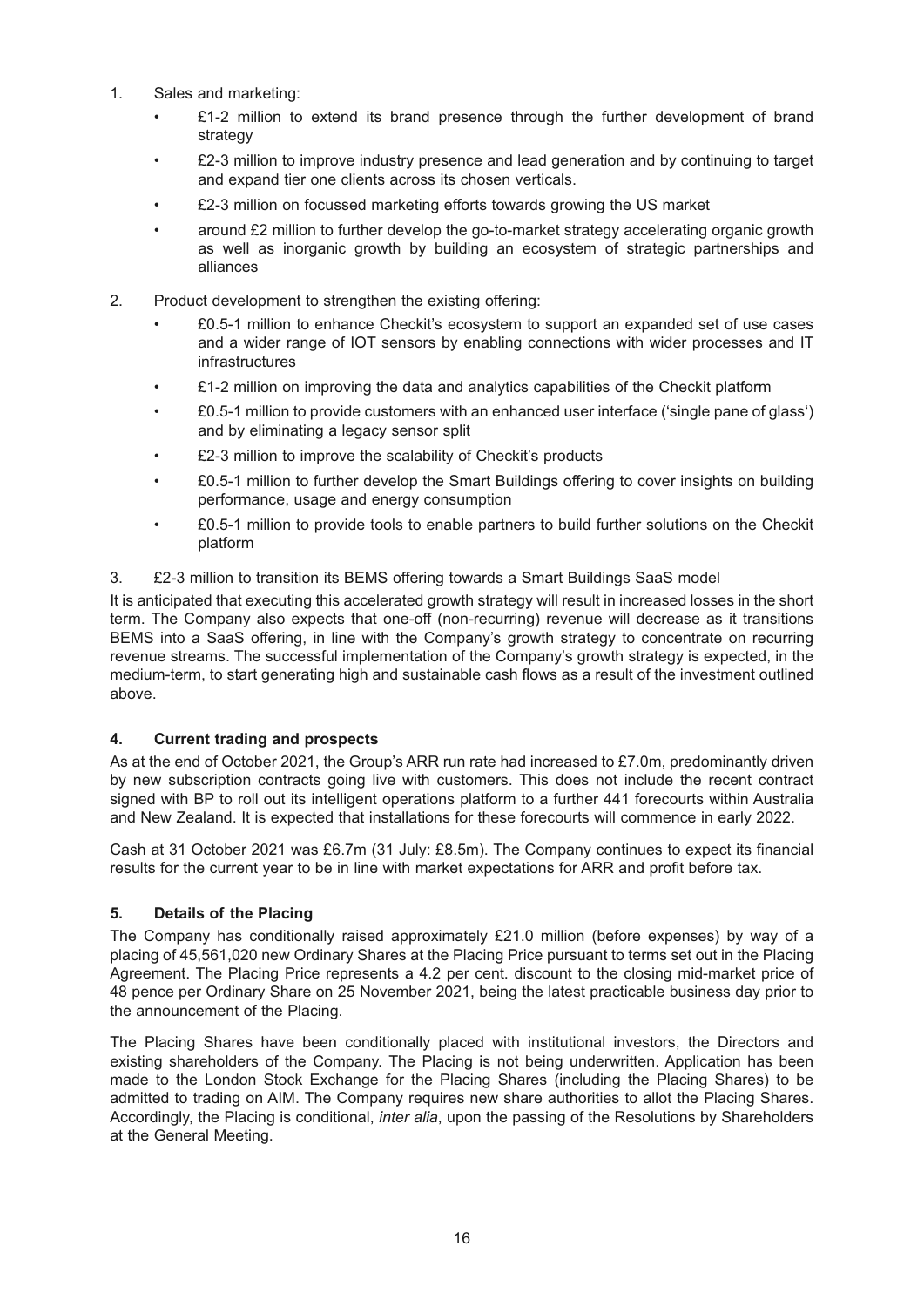The Resolutions are contained in the Notice of General Meeting at the end of this document. Admission is expected to occur at 8.00 a.m. on 17 December 2021 or such later time and/or date as Singer Capital Markets and the Company may agree, not being later than 8.00 a.m. on 31 December 2021.

Singer Capital Markets has entered into the Placing Agreement with the Company and the Placing is conditional, *inter alia*, on the following:

- the Resolutions being passed at the General Meeting without amendment;
- the Placing Agreement not having been terminated by Singer Capital Markets in accordance with its terms prior to Admission and becoming unconditional in all respects; and
- Admission of the Placing Shares having become effective on or before 8.00 a.m. on 17 December 2021 (or such later date and/or time as the Company and Singer Capital Markets may agree, being no later than 8.00 a.m. on 31 December 2021).

The Placing Agreement contains customary indemnities and warranties from the Company in favour of Singer Capital Markets together with provisions which enable Singer Capital Markets to terminate the Placing Agreement in certain circumstances, including (i) if the Company fails to comply with any of its obligations under the Placing Agreement or under the terms of the Placing which, in any such case, Singer Capital Markets considers (acting in good faith) to be material in the context of the Placing, Admission or any of the transactions contemplated by the Placing Agreement; (ii) in the opinion of Singer Capital Markets (acting in good faith), any of the warranties or undertakings contained in the Placing Agreement are found to be untrue or inaccurate in any respect by reference to the facts and circumstances subsisting at that time or that a matter has arisen that might reasonably be expected to give rise to a claim under the Placing Agreement; (iii) any statement contained in any placing document is or has become untrue, inaccurate or misleading in any material respect, or any matters have arisen, which would, if the Placing was made at that time, constitute a material omission from the placing documents; or (iv) in the opinion of Singer Capital Markets (acting in good faith), there shall have been any material adverse change in, or any development reasonably likely to involve a prospective material adverse change of the Group taken as a whole, whether or not arising in the ordinary course of business.

The Placing Shares will be allotted and credited as fully paid and will rank *pari passu* in all respects with the Existing Ordinary Shares, including the right to receive all dividends and other distributions declared, made or paid on or after the date on which they are issued.

## **6. Directors' participation in the Placing and related party transactions**

#### *Directors' participation in the Placing*

All of the Directors have agreed to conditionally subscribe and/or purchase (as the case may be) Placing Shares at the Placing Price as follows:

| <b>Name</b>        | Amount $(E)$ | Number of<br><b>Placing</b><br><b>Shares</b> |
|--------------------|--------------|----------------------------------------------|
| <b>Keith Daley</b> | 2,800,000    | 6,086,956                                    |
| Kit Kyte           | 50,000       | 108,695                                      |
| <b>Greg Price</b>  | 25,001       | 54,350                                       |
| John Wilson        | 100,000      | 217,391                                      |
| Simon Greenman     | 25,000       | 54.347                                       |

#### *Directors' shareholdings*

The interests of each of the Directors and their family (within the meaning of the AIM Rules) in the issued ordinary share capital of the Company and the existence of which is known to, or could with reasonable due diligence be ascertained by, any Director: (i) as at the date of this document and (ii) as they are expected to be on Admission are as follows: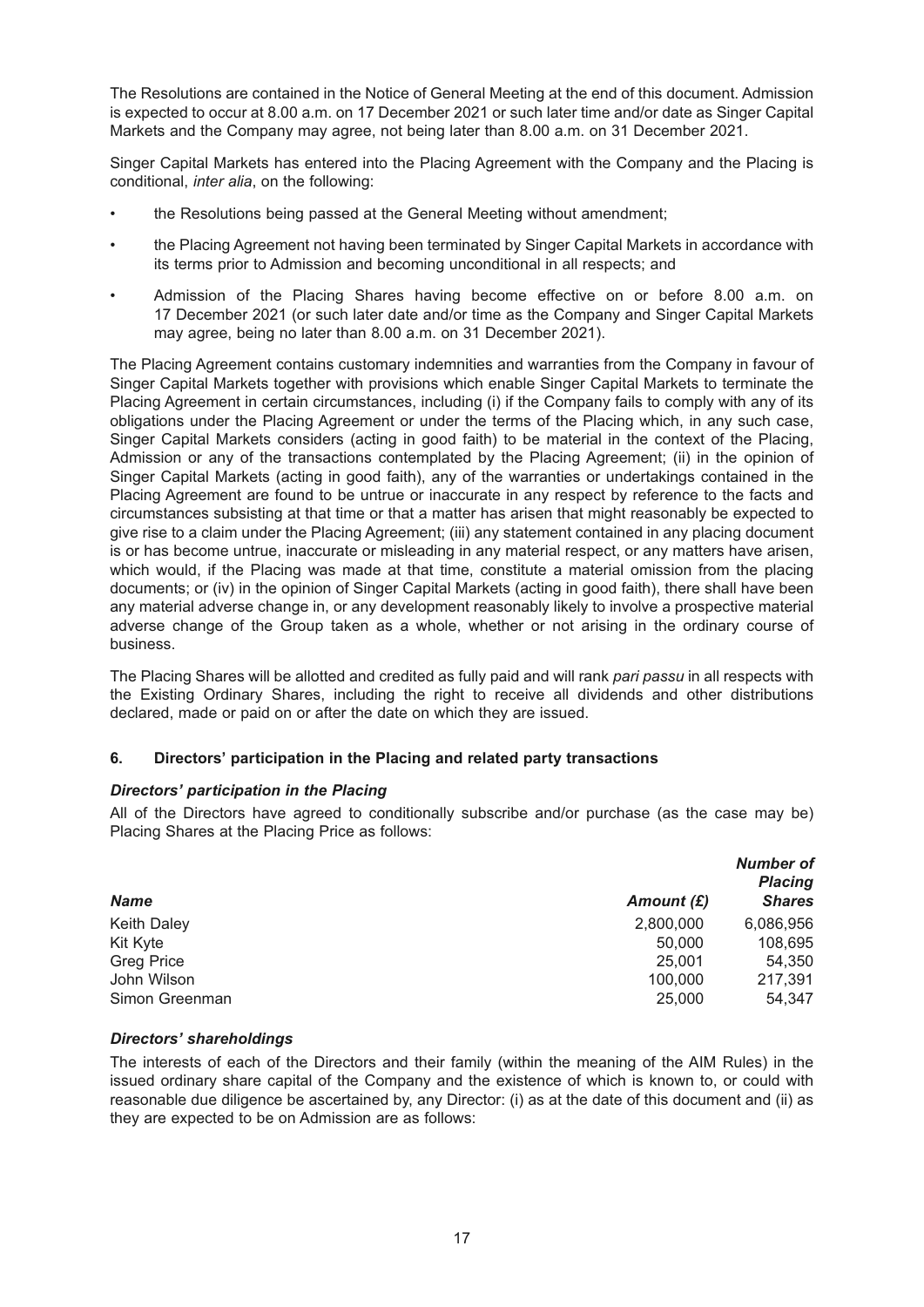| <b>Name</b>        | <b>Number of</b><br><b>Existing</b><br><b>Ordinary</b><br><b>Shares</b> | <b>Percentage</b><br>of Existing<br><b>Ordinary</b><br><b>Shares</b> | Number of<br><b>Ordinary</b> | <b>Percentage</b><br>of Enlarged<br><b>Shares on Share Capital</b><br><b>Admission on Admission</b> |
|--------------------|-------------------------------------------------------------------------|----------------------------------------------------------------------|------------------------------|-----------------------------------------------------------------------------------------------------|
| <b>Keith Daley</b> | 14,838,410                                                              | 23.76                                                                | 20,925,366                   | 19.37                                                                                               |
| Kit Kyte           |                                                                         |                                                                      | 108.695                      | 0.10                                                                                                |
| <b>Greg Price</b>  |                                                                         |                                                                      | 54.350                       | 0.05                                                                                                |
| John Wilson        | 689,259                                                                 | 1.10                                                                 | 906,650                      | 0.84                                                                                                |
| Simon Greenman     | 2,000                                                                   | 0.01                                                                 | 56,347                       | 0.05                                                                                                |

#### *Related party transactions*

Montoya Investments Limited ("**Montoya**"), a substantial shareholder of the Company (as defined in the AIM Rules), has conditionally subscribed for 11,601,781 Placing Shares at the Placing Price.

The participations of the Directors and Montoya each constitute related party transactions under Rule 13 of the AIM Rules. As there are no independent directors (for the purposes of the Placing) to provide a fair and reasonable statement because all of the directors are participating in the Placing, Singer Capital Markets Advisory LLP (in its capacity as nominated adviser for the purposes of the AIM Rules) considers that the participation by the Directors and Montoya in the Placing is fair and reasonable insofar as the shareholders of the Company are concerned.

## **7. General Meeting**

You will find at the end of this document a notice convening the General Meeting to be held at the offices of Fieldfisher LLP, Riverbank House, 2 Swan Lane, London EC4R 3TT on 16 December 2021 at 10.00 a.m. to consider and, if thought appropriate, pass resolutions to permit the directors of the Company to:

- 1. allot Ordinary Shares or grant rights to subscribe for or convert any securities into Ordinary Shares up to an aggregate nominal amount of £4,078,193.70 comprising:
	- (a) up to an aggregate nominal amount of £2,278,051.00 in connection with the Placing;
	- (b) otherwise than in connection with paragraph (a) above, up to an aggregate nominal amount of £1,800,142.70 representing approximately one third of the Enlarged Share Capital.
- 2. allot Ordinary Shares or grant rights to subscribe for or convert any securities into Ordinary Shares for cash free of the statutory pre-emption rights which would otherwise apply:
	- (a) up to an aggregate nominal amount of  $£2,278,051,00$  in connection with the Placing; and
	- (b) otherwise than in connection with paragraph (a) above, up to an aggregate nominal amount of £540,042.81 representing approximately 10 per cent. of the Enlarged Share Capital.

These Resolutions enable the Directors to effect the Placing as well as to issue up to 10 per cent. of the Enlarged Share Capital for cash on a non-pre-emptive basis without requiring further shareholder approval.

The Resolutions will,unless previously revoked by resolution of the Company, expire on the date falling 15 months after the date of the passing of the Resolutions or, if earlier, at the conclusion of the annual general meeting of the Company to be held in 2022.

Apart from the Placing, the Directors have no present intention to exercise this power, but they consider having it in place would put the Company in a strong position to pursue potential opportunities as they arise.

Resolution 1 will be proposed as an ordinary resolution. For an ordinary resolution to be passed, more than half of the votes cast must be in favour of the resolution.

Resolution 2 will be proposed as a special resolution. For a special resolution to be passed, at least three quarters of the votes cast must be in favour of the resolution.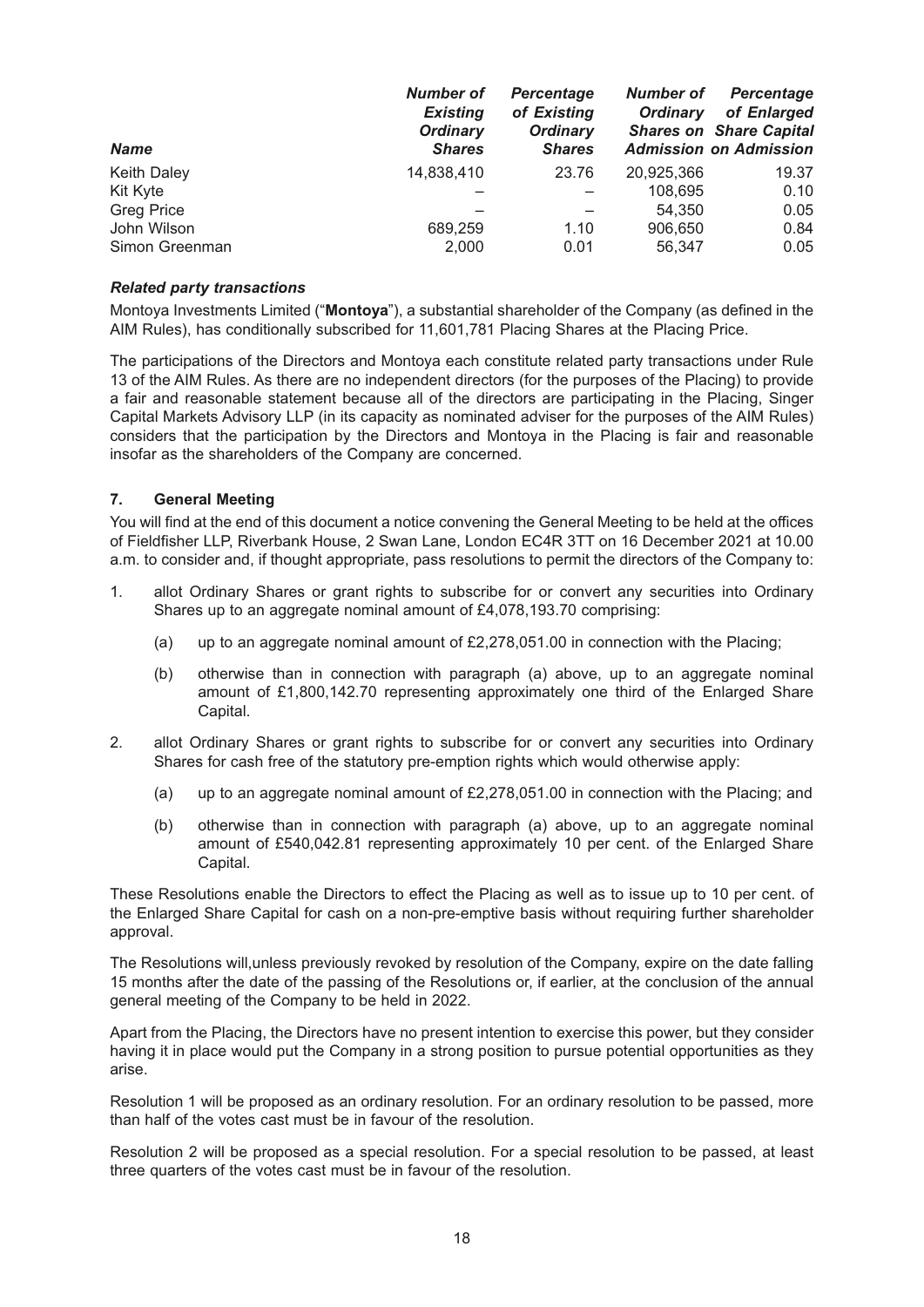## **8. Action to be taken in respect of the General Meeting**

You will find enclosed with this document a Form of Proxy for use by Shareholders at the General Meeting.

Whether or not you intend to be present at the General Meeting, subject to any applicable restrictions imposed by the UK government in response to the global COVID-19 pandemic, you are requested to complete and return the Form of Proxy in accordance with the instructions printed thereon.

To be valid, completed Forms of Proxy must be sent either by post or by hand to the Company's Registrars Link Group at PXS 1, Central Square, 29 Wellington Street, Leeds, LS1 4DL, or via the CREST system, in each case as soon as possible and in any event not later than 10.00 a.m. on 14 December 2021, being 48 hours (not taking into account any part of a day which is not a working day in England & Wales) before the time appointed for holding the General Meeting.

Completion of a Form of Proxy will not preclude Shareholders from attending the General Meeting and voting in person if they so choose, subject to any applicable restrictions imposed by United Kingdom government in response to the global COVID-19 pandemic.

Proxies may be appointed by either:

- completing and returning the enclosed proxy form;
- appointing a proxy electronically online at www.signalshares.com; or
- using the CREST electronic proxy appointment service (for CREST members only).

If you hold your Existing Ordinary Shares in uncertificated form in CREST, you may vote using the CREST Proxy Voting service in accordance with the procedures set out in the CREST Manual. Further details are also set out in the notes accompanying the Notice of General Meeting at the end of this document. Proxies submitted via CREST must be received by Link Group (CREST ID RA10) by no later than 10.00 a.m. on 14 December 2021 (or, if the General Meeting is adjourned, 48 hours (excluding any part of a day that is not a working day) before the time fixed for the adjourned meeting).

As an alternative to completing the hard copy Form of Proxy, you can appoint a proxy electronically online at www.signalshares.com and completing the authentication requirements as set out on the Form of Proxy. For an electronic proxy appointment to be valid, your appointment must be received by Link Group no later than 10.00 a.m. on 14 December 2021.

In either case, the notice of appointment of a proxy should reach the Company's registrars, Link Group of PXS 1, Central Square, 29 Wellington Street, Leeds, LS1 4DL by no later than 10.00 a.m. on 14 December 2021. Please refer to the Notes to the Notice of General Meeting on page 23 and the enclosed proxy form for detailed instructions.

The attention of shareholders is drawn to the paragraph entitled "Recommendation" and the voting intentions of the Directors set out below.

The Company continues to monitor the COVID-19 situation, including UK government legislation and guidance, and will continue to do so in the lead up to the General Meeting. If it becomes necessary to alter the arrangements of the General Meeting shareholders will be notified via our website and, where appropriate, announced via a Regulatory Information Service. The health of our Shareholders, employees and stakeholders is extremely important to us.

If you are in any doubt about the contents of this document or as to what action you should take, you should seek your own personal financial advice immediately consult from your stockbroker, bank manager, solicitor, accountant or other independent financial adviser duly authorised under FSMA if you are a resident of the United Kingdom or, if not, another appropriately authorised independent professional adviser.

## **9. Recommendation**

**The Directors believe that the Placing and the authority sought to issue up to 10 per cent. of the Enlarged Share Capital for cash on a non-pre-emptive basis are in the best interests of the**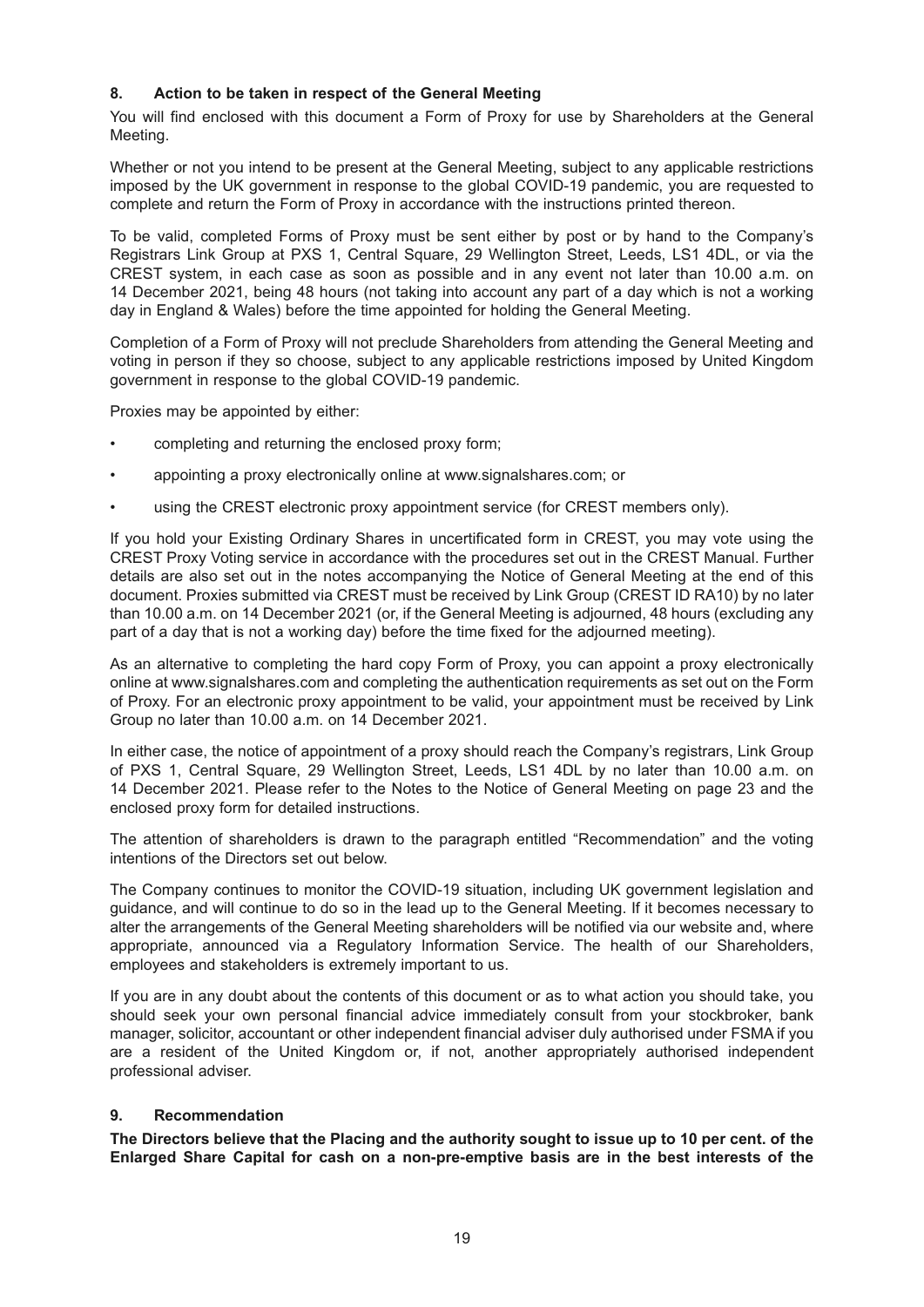**Company and will promote the success of the Company for the benefit of its shareholders as a whole.** 

**Accordingly they unanimously recommend you to vote in favour of the Resolutions to be proposed at the General Meeting, as they and their immediate families and connected persons (within the meaning of section 252 of the Companies Act) intend to do in respect of their own beneficial holdings, amounting to (in aggregate) 15,529,669 Ordinary Shares, representing approximately 24.9 per cent. of the share capital of the Company at the date of this document.**

Shareholders are reminded that the Placing is conditional, amongst other things, on the passing of the Resolutions to be proposed at the General Meeting. Should the Resolutions not be passed, the Placing will not proceed.

Yours sincerely

**Keith Daley** *Chair*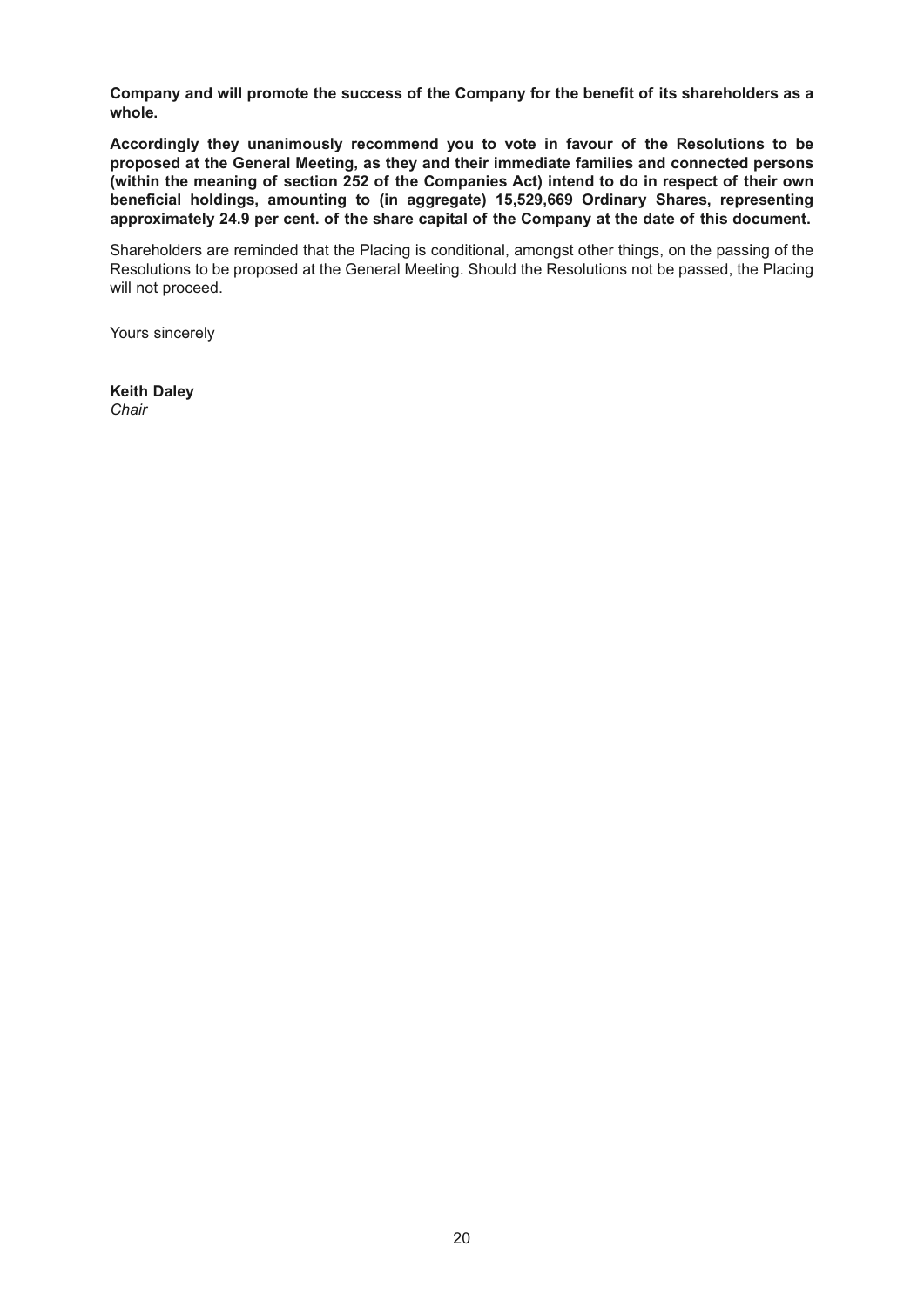## **PART II**

# **NOTICE OF GENERAL MEETING**

# **Checkit plc**

*(Registered in England and Wales with company number 00448274)*

**NOTICE IS HEREBY GIVEN** that a General Meeting of Checkit plc (the "Company") will be held on 16 December 2021 at 10.00 a.m. at the offices of Fieldfisher LLP, Riverbank House, 2 Swan Lane, London EC4R 3TT. The business of the meeting will be to consider and, if thought appropriate, to pass the following ordinary and special resolutions:

## **ORDINARY RESOLUTION**

- 1. THAT, in substitution for all previous authorisations for the allotment of shares granted to the directors prior to the passing of this resolution, the directors of the Company are generally and unconditionally authorised for the purposes of section 551 of the Companies Act 2006 (the "Act"), to exercise all the powers of the Company to allot shares in the Company and to grant rights to subscribe for or convert any security into shares in the Company ("**Rights**"):
	- (a) up to an aggregate nominal amount of £2,278,051.00 in connection with the Placing (as defined in the circular to shareholders dated 29 November 2021) but for no other purpose; and
	- (b) up to an aggregate nominal amount of £1,800,142.70 (in addition to the authority conferred in paragraph 1(a) above) representing approximately one-third of the Company's enlarged share capital following completion of the Placing,

and this authorisation shall, unless previously renewed, varied or revoked by resolution of the Company, expire on the date falling 15 months after the date of the passing of this resolution or, if earlier, at the conclusion of the annual general meeting of the Company to be held in 2022 ("**2022 AGM**"), and that the Company may, at any time before such expiry, make offers or enter into agreements which would or might require shares to be allotted or Rights to be granted after such expiry and the directors may allot shares or grant Rights in pursuance of any such offer or agreement as if this authorisation had not expired or been varied or revoked.

## **SPECIAL RESOLUTION**

- 2. THAT, subject to and conditional upon the passing of resolution 1, the directors of the Company are empowered pursuant to section 570 of the Act to allot equity securities (within the meaning of section 560 of the Act) for cash pursuant to the authorisation conferred by resolution 1 above as if section 561 of the Act did not apply to the allotment, provided that this power:
	- (a) shall, subject to the continuance of the authority conferred by resolution 1 above, expire on the date falling 15 months after the date of the passing of this resolution or at the conclusion of the 2022 AGM of the Company following the passing of this resolution, whichever occurs sooner, but may be previously revoked or varied from time to time by special resolution but so that the Company may before such expiry, revocation or variation make an offer or agreement which would or might require equity securities to be allotted after such expiry, revocation or variation and the directors may allot equity securities in pursuance of such offer or agreement as if such power had not expired or been revoked or varied; and
	- (b) shall be limited to:
		- (i) the allotment of equity securities up to an aggregate nominal amount of £2,278,051.00 pursuant to the Placing; and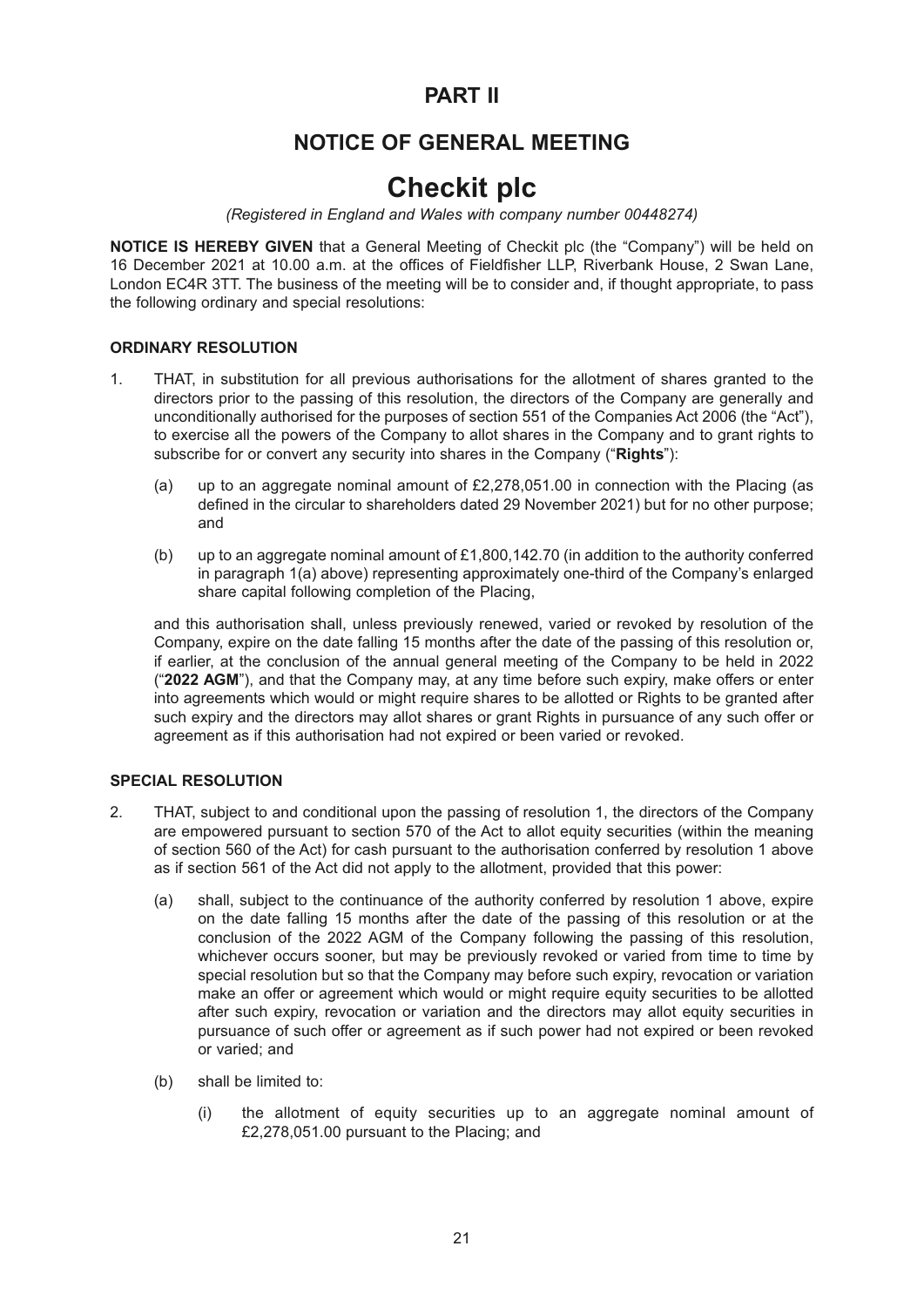(ii) the allotment of equity securities for cash otherwise than pursuant to sub-paragraph  $2(b)(i)$  above up to an aggregate maximum nominal amount of £540,042.81 (representing approximately 10 per cent. of the Company's enlarged share capital following completion of the Placing).

This resolution revokes and replaces all unexercised powers previously granted to the directors to allot equity securities as if section 561 of the Act did not apply but without prejudice to any allotment of equity securities already made or agreed to be made pursuant to such authorities.

*By order of the Board*

**Hugh Wooster** *Company Secretary*

*Registered Office:* Broers Building 21 J J Thomson Avenue Cambridge CB3 0FA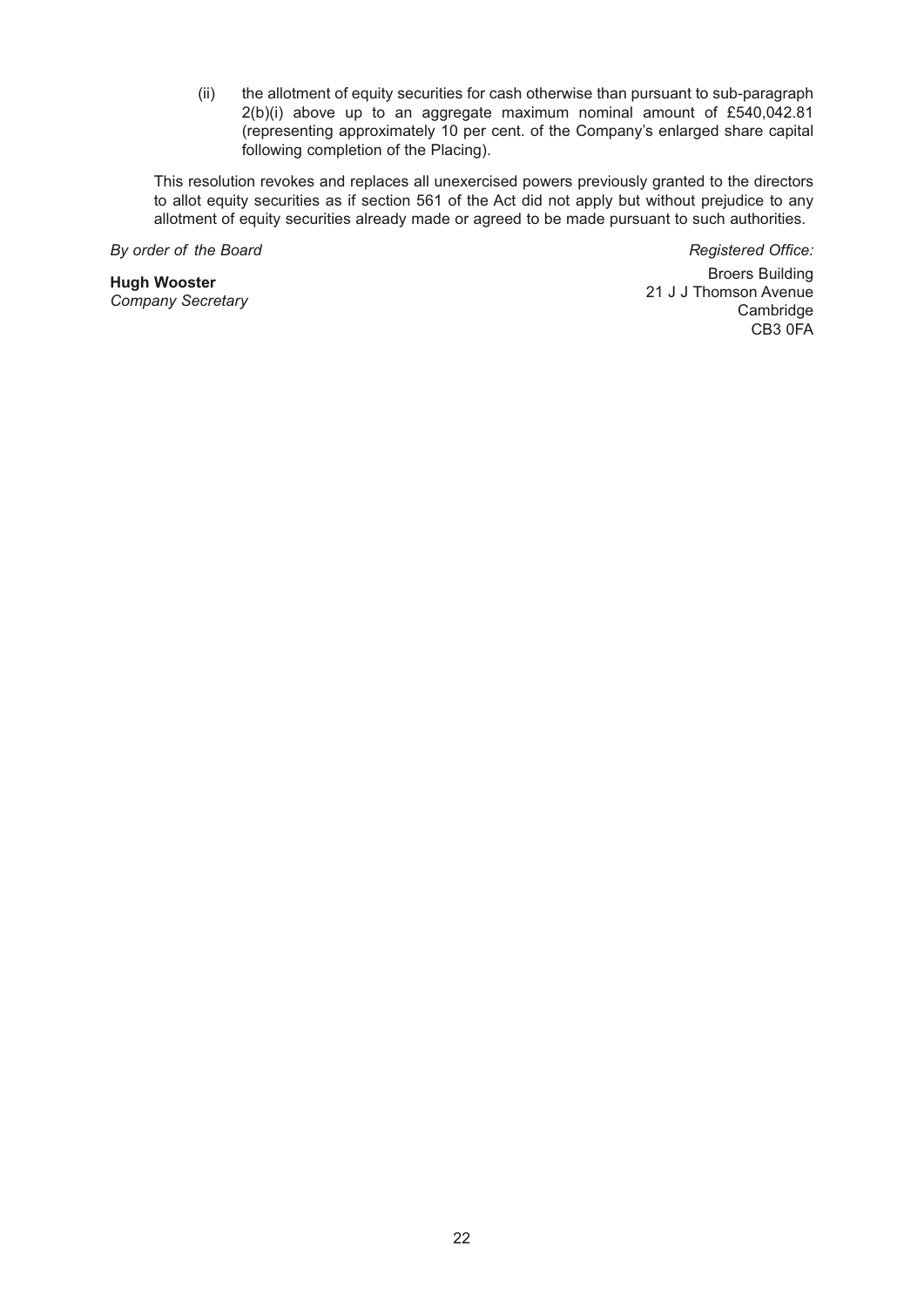#### **Notes to the Notice of General Meeting:**

#### *COVID-19*

1. The Company continues to monitor the COVID-19 situation, including UK government legislation and guidance, and will continue to do so in the lead up to the General Meeting. The health of our Shareholders, employees and stakeholders is extremely important to us.

#### *Entitlement to attend and vote*

2. Pursuant to Regulation 41 of the Uncertificated Securities Regulations 2001 (as amended), the Company specifies that only shareholders entered on the register of members of the Company at 6.00 p.m. on 14 December 2021 (or in the event that this meeting is adjourned, on the register of members at 6.00 p.m. on the day preceding the date fixed for the adjourned meeting) shall be entitled to attend and vote at the meeting in respect of the number of ordinary shares of the Company registered in their name at that time. Changes to the register after the relevant time shall be disregarded in determining the rights of any person to attend and vote at the meeting.

#### *Voting on a poll*

3. On a vote by show of hands, every Shareholder who is present in person has one vote and every duly appointed proxy who is present has one vote. On a poll vote, every Shareholder who is present in person or by way of a proxy has one vote for every Ordinary Share of which he/she is a holder. The "Vote Withheld" option is provided to enable you to abstain on any particular resolution. However it should be noted that a "Vote Withheld" is not a vote in law and will not be counted in the calculation of the proportion of votes "For" and "Against" a resolution.

#### *Appointment of proxies*

4. A Shareholder is entitled to appoint one or more proxies to exercise all or any of his or her rights to attend and to speak and vote at the meeting. A proxy need not be a Shareholder of the Company. A Shareholder may appoint more than one proxy in relation to the meeting provided that each proxy is appointed to exercise the rights attached to a different share or shares held by that Shareholder.

#### *Appointment of proxy using the accompanying proxy form or electronically*

- 5. A proxy form is enclosed. To appoint more than one proxy, please photocopy the form. Please state each proxy's name and the number of shares in relation to which each proxy is appointed (which, in aggregate, should not exceed the number of shares held by you) in the boxes indicated on the form. Please also indicate if the proxy form is one of multiple forms being returned. All proxy forms must be signed and should be returned together in the same envelope. In the case of joint shareholders, the signature of any one of them will suffice, but the names of all joint holders should be stated.
- 6. To be valid, a duly completed proxy form and the power of attorney or other authority (if any) under which it is signed, or a notarially certified copy of such power or authority, must be delivered by hand or sent by post to the offices of the Company's registrars, Link Group at PXS 1, Central Square, 29 Wellington Street, Leeds, LS1 4DL, so as to be received not less than 48 hours (excluding any part of a day that is not a working day) before the time fixed for the holding of the meeting or any adjournment of the meeting (as the case may be).
- 7. As an alternative to completing the hard copy Form of Proxy, you can appoint a proxy electronically online at www.signalshares.com and by completing the authentication requirements as set out on the Form of Proxy. For an electronic proxy appointment to be valid, your appointment must be received by Link Group not less than 48 hours (excluding any part of a day that is not a working day) before the time fixed for the holding of the meeting or any adjournment of the meeting (as the case may be).

#### *Appointment of proxy through CREST*

- 8. CREST members who wish to appoint a proxy or proxies for the meeting, including any adjournments of the meeting, through the CREST electronic proxy appointment service may do so by using the procedures described in the CREST Manual (available via www.euroclear.com). CREST Personal Members or other CREST sponsored members, and those CREST members who have appointed a voting service provider(s), should refer to their CREST sponsor or voting service provider(s), who will be able to take the appropriate action on their behalf.
- 9. In order for a proxy appointment made using the CREST service to be valid, the appropriate CREST message (a "CREST Proxy Instruction") must be properly authenticated in accordance with Euroclear UK & International Limited's ("Euroclear") specifications and must contain the information required for such instructions, as described in the CREST Manual. The message, regardless of whether it constitutes the appointment of a proxy or is an amendment to the instruction given to a previously appointed proxy, must, in order to be valid, be transmitted so as to be received by Link Group (ID RA10) no later than 48 hours (excluding any part of a day that is not a working day) before the time fixed for the holding of the meeting or any adjournment of the meeting (as the case may be). For this purpose, the time of receipt will be taken to be the time (as determined by the timestamp applied to the message by the CREST Applications Host) from which Link Group is able to retrieve the message by enquiry to CREST in the manner prescribed by CREST. After this time, any change of instructions to proxies appointed through CREST should be communicated to the appointee through other means.
- 10. CREST members and, where applicable, their CREST sponsors or voting service providers should note that Euroclear does not make available special procedures in CREST for any particular message. Normal system timings and limitations will therefore apply in relation to the input of CREST Proxy Instructions. It is the responsibility of the CREST member concerned to take (or, if the CREST member is a CREST personal member or sponsored member, or has appointed a voting service provider(s), to procure that his or her CREST sponsor or voting service provider(s) take(s)) such action as shall be necessary to ensure that a message is transmitted by means of the CREST system by any particular time. In this